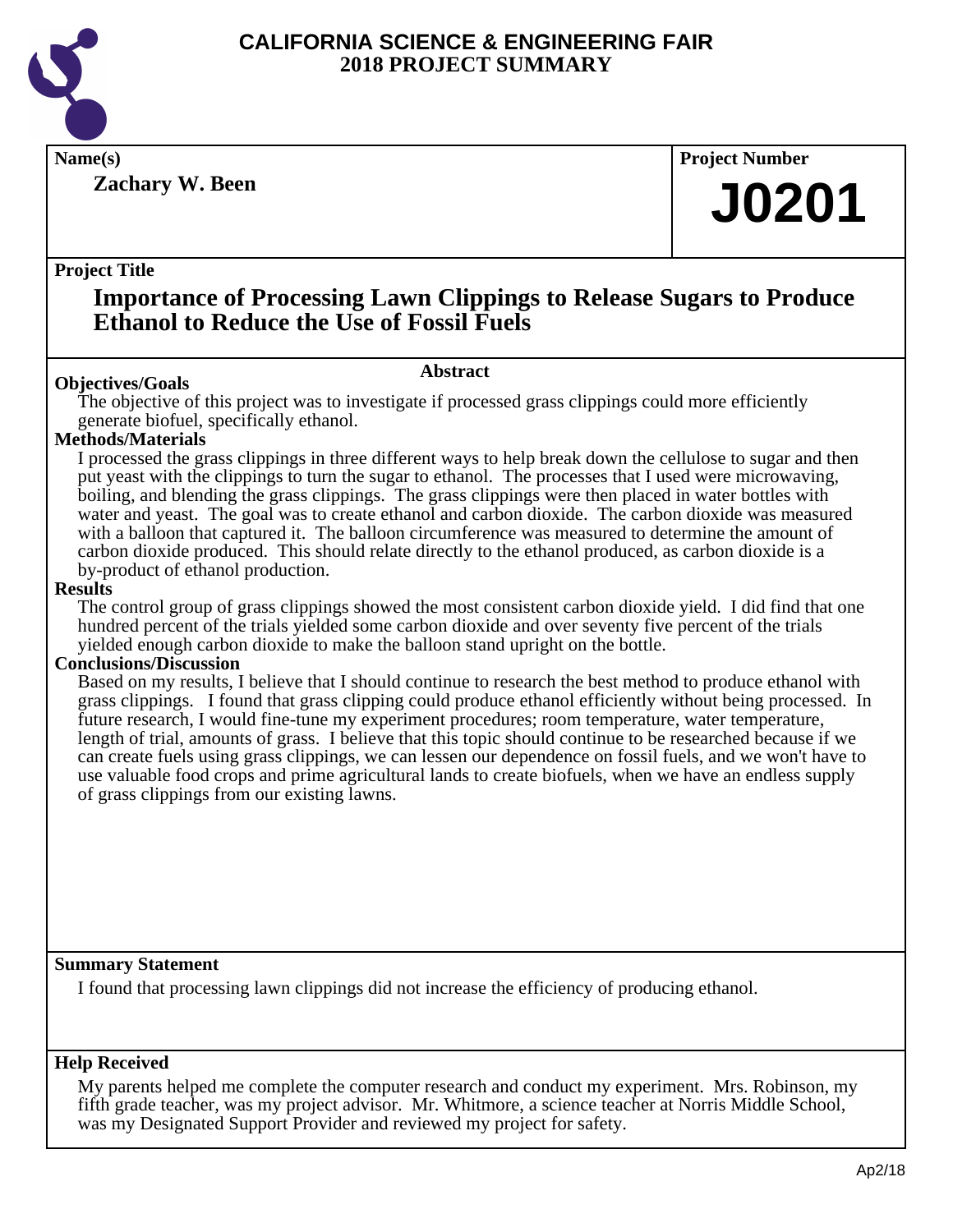

**Name(s) Project Number Project Title Abstract Summary Statement Help Received Sathvik Chanderputla; Satwik Panigrahi; Gopalasetty Rishi Piezo Pedo Power Generator J0202 Objectives/Goals** Piezometric materials can convert mechanical energy to electrical energy. Every human being walks about 10,000 steps a day and all the force generated by the footsteps is going waste, we would like to harness that energy by using Piezoelectric transducers. Therefore, we designed a foot mat using Piezoelectric transducers. Our foot mat is ideal to be used in remote places where electricity is not available or in situations like natural disasters to produce enough electricity to light a bulb or charge a phone. **Methods/Materials** Materials Breadboard, Jumper Wires , Soldering Iron ,Hot Glue gun ,Piezoelectric Tiles (x16),Copper Wires, wood board, Diodes, LED Bulb, Erasers, Switch, Voltmeter, Battery holder, battery. Methods: For the foot mat, we used two wood boards. We connected 16 Piezo transducers in parallel circuit by using a breadboard. We went for parallel circuit to get more current and built a bridge rectifier to convert AC to DC. Then we soldered the circuit on one wood board. Once the 1st board got ready with the necessary circuit, we placed the 2nd board on top of it. Then we asked six individuals of different weights to walk on the mat one after another. Their pressure on the Piezo tiles generated electricity that we captured using a voltmeter. To harness the maximum force generated by walking, we put erasers as cushion between transducers boards. When enough voltage was produced, the LED light we had connected to the circuit did light up. **Results** We picked six people with different weights and asked them to step on the model. Each of them had to walk on the mat so that he/she could create pressure on the piezo titles with their steps. The pressure from the foot steps generated electricity that we measured using a voltmeter. We gathered the data in 2 different trials for each individual. Below is the snippet of data we collected: Weights(Lbs) Trial1 (Volt) Trial2(Volt) Average(Volt)  $55 \t 26.2 \t 35 \t 30.6$ 55 26.2 35 30.6<br>72 63 94 78.5 72 63 94 78.5 10<sub>8</sub> Our Piezo foot mat generates clean renewable energy that can be used to change batteries or light LED bulb.

Our parents helped us with soldering the circuit design.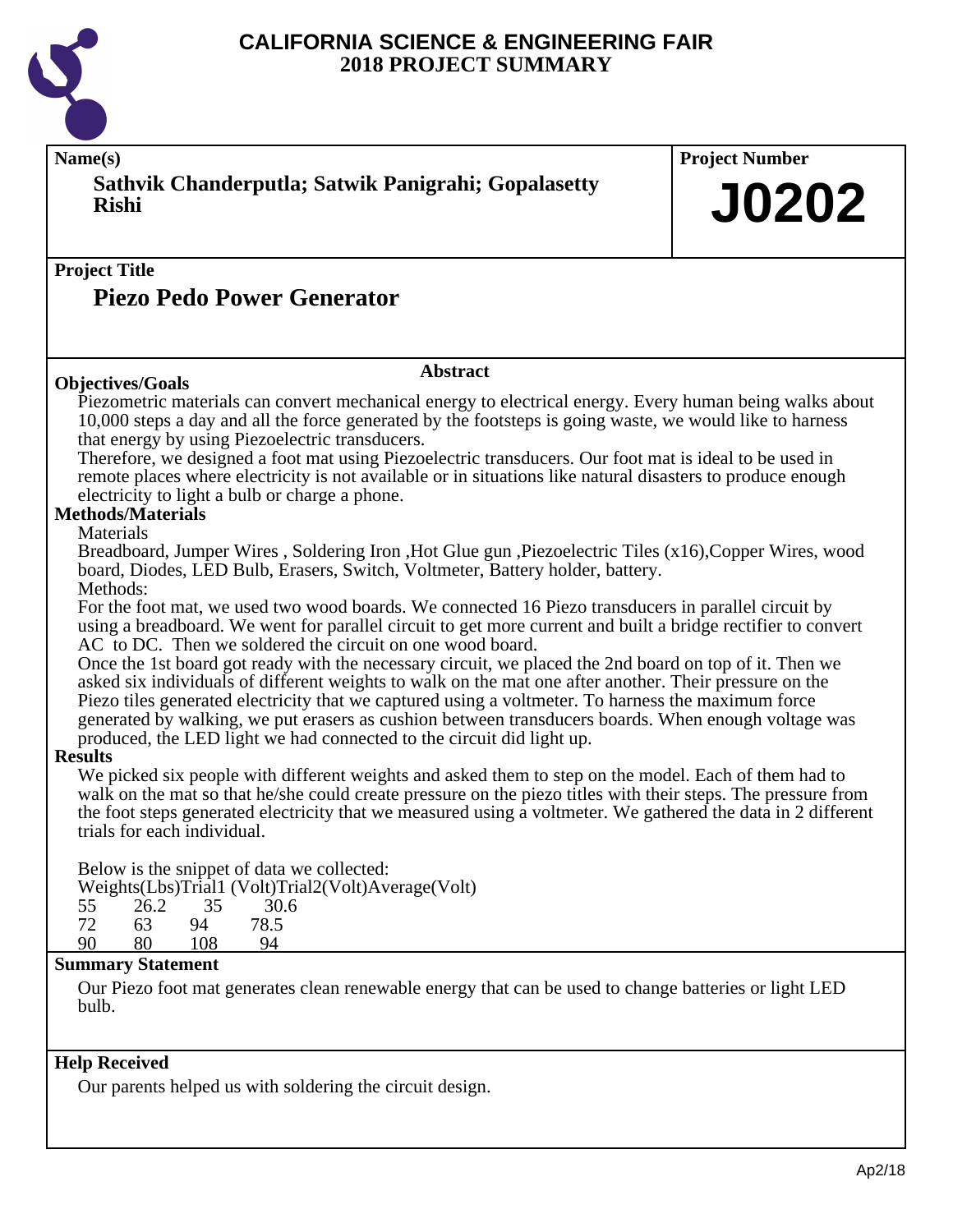

**Name(s) Project Number Project Title Abstract Chloe Cheng Solar Power: A Quest for the Future J0203 Objectives/Goals** For my experiment, my objective is to find out what types of outdoor conditions are best for collecting solar power. These conditions can be anything that affects the amount of solar power collected, ranging from humidity to wind. Based on my knowledge of my topic before doing my experiment, my hypothesis was that if I collect solar power and run it through a resistor, then the test with the least wind, low humidity, high temperature, and sunny factor will collect the most solar power and electricity. **Methods/Materials** To do this project, I used certain materials to form both my interior, which is my solar power collector, and my exterior, which is used to put everything together. The materials needed for my interior include Arduino Uno Board, Solar Panel, Python(programming), Temperature and Humidity sensor DHT11, DELL Computer, Cables, Breadboard. In addition to the things needed to make the interior of the solar power collector, I will also need other materials to form the exterior of my solar power collector, which include: A thin, wooden board(to make the solar panel easier to carry), Super glue(to secure the solar power collector onto the board), Duct Tape(to secure the project and ensure that the Android and breadboard will not be damaged) After forming my solar power collector using the materials below, I now need to start the experiment. The steps that I will take to do this include placing the solar power collector out in the sun. Directly after this, I will record the variables in my experiment, which is the sun factor, humidity, precipitation, temperature, and wind. **Results** As a result of my experiment, I now know that the main factor in collecting solar power is to collect it during the sun's peak point, which is at 12:00 PM. Other variables such as wind and humidity do not directly affect the amount of solar power collected. **Conclusions/Discussion**

After doing repeated collections of solar power, I can now say that sun factor is the main factor in collecting solar power. This can aid many solar panel users by letting them know what variables, in this case, time of day, is best for collecting solar power. However, the temperature will also slightly influence the amount of solar power collected because the temperature often affects the sun factor. For example, if it is cold, it may be less likely that it will be sunny.

#### **Summary Statement**

As a result of my experiment, which includes using a handmade solar power collector to determine which outdoor conditions are best for collecting solar power, I now know that sun factor is the only main factor for collecting solar power.

## **Help Received**

My father aided me in setting up my solar power collector.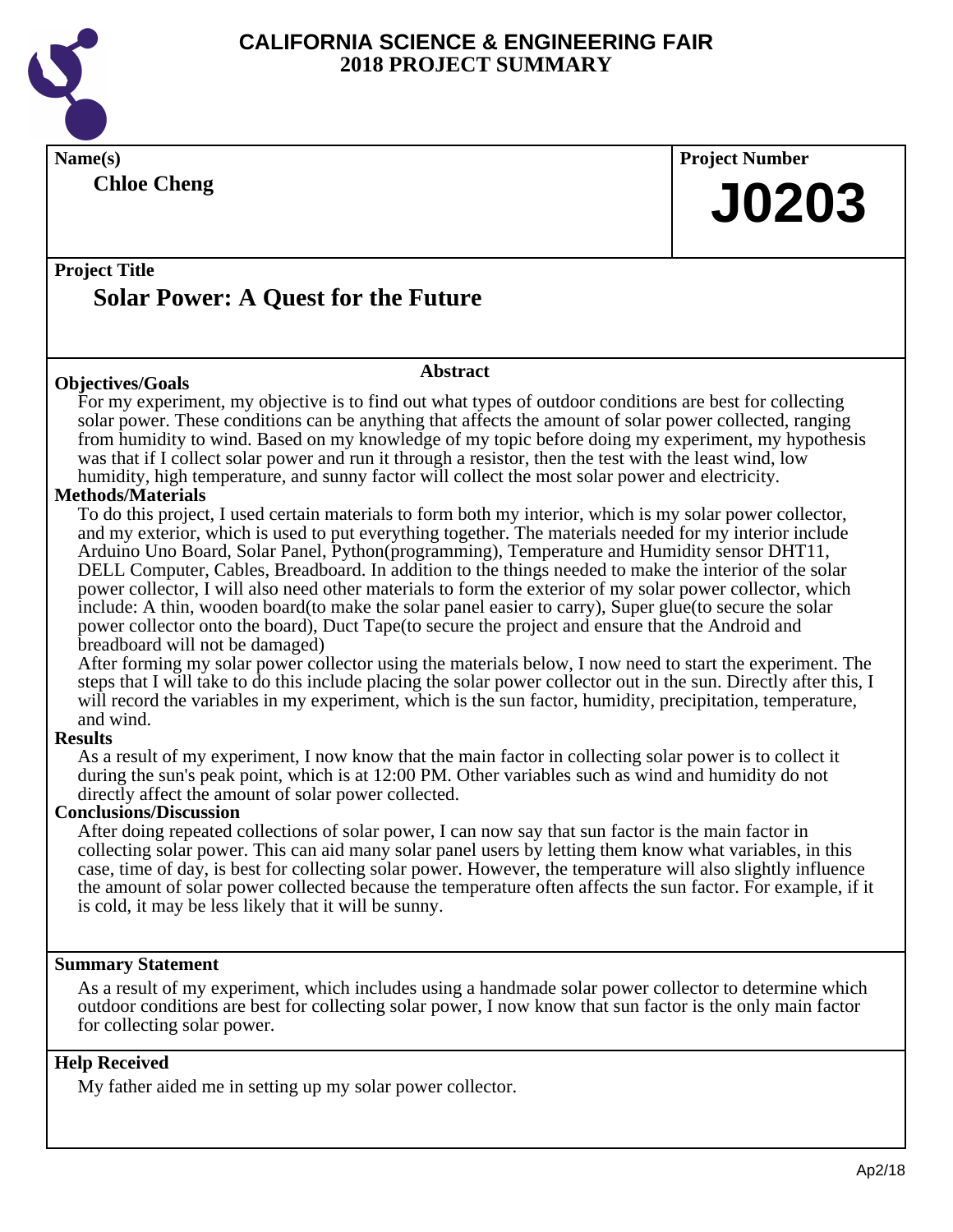

| Name(s)                                                                                                                                                                                                      | <b>Project Number</b> |  |
|--------------------------------------------------------------------------------------------------------------------------------------------------------------------------------------------------------------|-----------------------|--|
| <b>Jushen Dhillon</b>                                                                                                                                                                                        |                       |  |
|                                                                                                                                                                                                              | <b>J0204</b>          |  |
|                                                                                                                                                                                                              |                       |  |
| <b>Project Title</b>                                                                                                                                                                                         |                       |  |
| The New Fuel: Microalgae                                                                                                                                                                                     |                       |  |
|                                                                                                                                                                                                              |                       |  |
| <b>Abstract</b>                                                                                                                                                                                              |                       |  |
| <b>Objectives/Goals</b>                                                                                                                                                                                      |                       |  |
| Which of the following microalgae produces the best quality and highest quantity biofuel:<br>Nannochloropsis, Scenedesmus, Chlorella or Spirulina?                                                           |                       |  |
| <b>Methods/Materials</b>                                                                                                                                                                                     |                       |  |
| #Obtain equal mass of microalgae culture and grow for 12 weeks to collect sufficient biomass                                                                                                                 |                       |  |
| #Filter microalgae through coffee filter paper and let them dry for 3 days<br>#Extract cell wall lipids from dried algae via mechanical press                                                                |                       |  |
| #Convert algae oil into biodiesel through transesterification by preparing methoxide solution by                                                                                                             |                       |  |
| combining 36 ml of methanol and add 1.6 grams of sodium hydroxide                                                                                                                                            |                       |  |
| #Heat algae oil to 130 degrees and slowly add 20% by volume of methoxide solution into the algae oil                                                                                                         |                       |  |
| and mix for 5 minutes                                                                                                                                                                                        |                       |  |
| #Let solution sit for 24 hours to separate biodiesel from glycerin fats<br>#Pipette out the top layer of biodiesel and water wash biofuel by adding distilled water to the biofuel and                       |                       |  |
| gently flip the test tube slowly for 1 minute                                                                                                                                                                |                       |  |
| #After 30 minutes remove water from biofuel and repeat process several times till the distilled water is                                                                                                     |                       |  |
| clear and free of visible impurities<br>#Add equivalent volume of pHLip solution to equivalent volume of biodiesel in a test tube or vial                                                                    |                       |  |
| #Flip vial 10 times gently, then let the two solutions separate and sit for 10 minutes                                                                                                                       |                       |  |
| #Determine the quality of biofuel by evaluating color change of pHlip solution, the interphase between                                                                                                       |                       |  |
| biodiesel and pHlip solution for glycerin precipitates, and turbidity of the biofuel to evaluate for                                                                                                         |                       |  |
| contaminants.<br><b>Results</b>                                                                                                                                                                              |                       |  |
| Of the four microalgae species tested, Chlorella produced the highest quantity and best quality biofuel.                                                                                                     |                       |  |
| <b>Conclusions/Discussion</b>                                                                                                                                                                                |                       |  |
| My hypothesis that Chlorella produces the highest quantity and best quality biofuel, due to its lipid                                                                                                        |                       |  |
| content in the cell wall, was correct. When mass-producing biofuel from algae, Chlorella would be the<br>most economically and environmentally efficient source of biofuel of the four micro-algae I tested. |                       |  |
| Microalge in general produces more biofuel per acre of land compared to the plant crops. By producing                                                                                                        |                       |  |
| the highest yield and quality of fuel, Chlorella would minimize dependence on fossil fuels, produce 78%                                                                                                      |                       |  |
| less carbon dioxide emissions than fossil fuels and minimize environmental damage through reduced risk                                                                                                       |                       |  |
| for oil spills, water and soil contamination from fracking, and would be carbon neutral.                                                                                                                     |                       |  |
| <b>Summary Statement</b>                                                                                                                                                                                     |                       |  |
| Four species of microalgae were tested to determine which would produce the highest quality and quantity<br>of biofuel                                                                                       |                       |  |
|                                                                                                                                                                                                              |                       |  |
| <b>Help Received</b>                                                                                                                                                                                         |                       |  |
| No help was received while completing this project. I completed the experiment under the supervision of                                                                                                      |                       |  |
| my father.                                                                                                                                                                                                   |                       |  |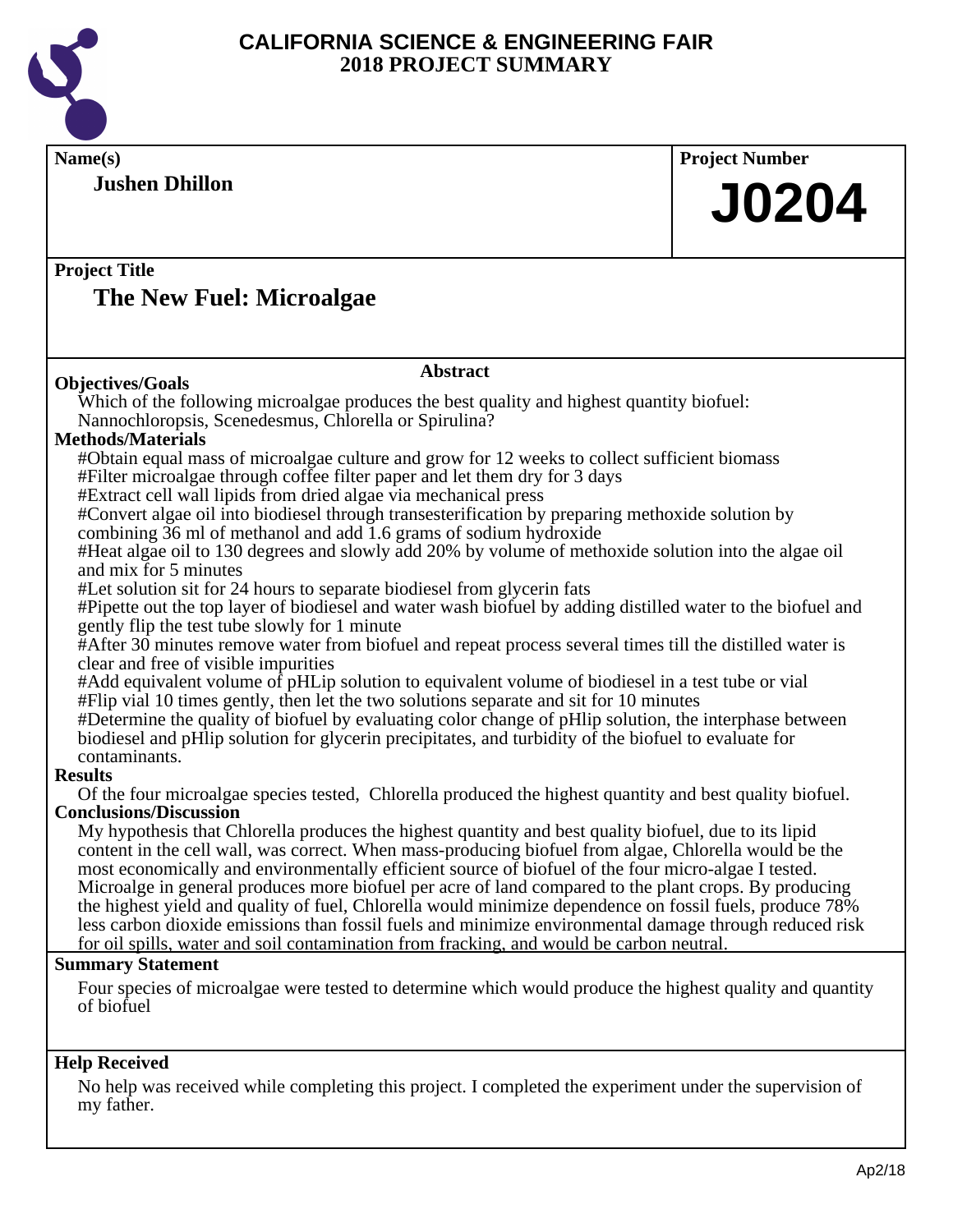

**Shauna N. Gamble**

**Name(s) Project Number**

## **J0205**

## **Project Title**

## **Determining Optimal Reflective Border Configuration for Maximizing Solar Energy Production on Shasta Dam**

## **Abstract**

**Objectives/Goals** The objective of this study is to determine the optimal amount of white reflective border surrounding a photovoltaic solar cell for producing the most amount of electricity on a model Shasta Dam.

## **Methods/Materials**

Using 9 volt rechargeable batteries, alligator clips, Sunnytech photovoltaic solar panels, 4 Shasta Dam sections from foam core boards, protractor, iPhone Compass App,and a digital multimeter, I measured voltage output every 10 minutes for 6 hours on 4 dams with varying widths of white painted borders surrounding solar cell panels.

## **Results**

The voltage output was compared after solar generation periods using the 0cm, 3cm, 6cm, and 9cm white reflective borders surrounding the solar panel sections. The 3cm border proved most effective, producing 26.875% more voltage than the second highest 0cm side-by-side panel dam.

## **Conclusions/Discussion**

Repeated trials demonstrate that the optimal white reflective border configuration surrounding the 8cm square photovoltaic solar cell panels is 3cm to maximize energy production in terms of voltage output. The 3cm border produced approximately 27% more voltage than the Control Dam with side-by-side panels. Based on the real Shasta Dam's dimensions and theorizing its usable space for actual size solar panels, this would provide 1,300 more kW per hour over the 0cm border configuration, therefore concluding that the converted 29 inch space around solar panels on Shasta Dam would maximize energy production.

## **Summary Statement**

I found that a white reflective border around solar panels produces more voltage than side-by-side solar panels with an optimal ratio of border width to square solar panel width of 3 to 8.

## **Help Received**

I designed, built, and performed the experiments by myself. However, I got help with ratio conversions from my dad.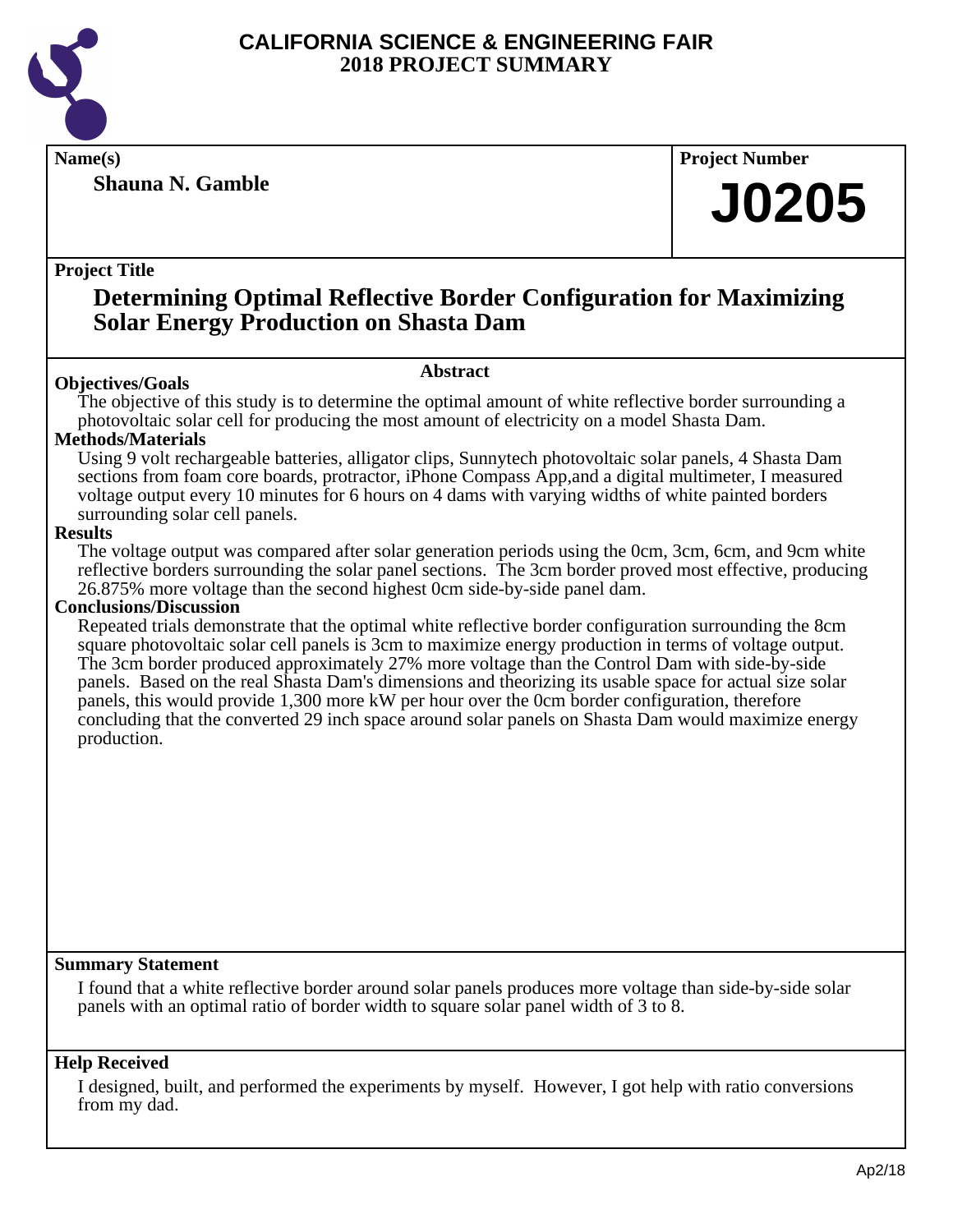

## **Anakha Ganesh**

**Name(s) Project Number**

## **J0206**

## **Project Title**

## **Comparison of Alternative Sources for Efficient Biofuel Production: Effect of Type of Biofuel Source on Energy Density**

## **Abstract**

Within two generations, 90% of the world's oil reserves are expected to be depleted. A renewable source of energy is needed for the world to sustain itself. Biofuels, an environmentally friendly alternative, are carbon neutral fuels derived from organic matter. The objective of this experiment was to determine which source oil generated the highest quality biodiesel out of microalgae, macro algae (kelp), and a plant-based biodiesel source (soybeans). It was hypothesized that micro algae oil would yield the highest energy density due to its high lipid content, followed by kelp oil, then soybean oil.

## **Methods/Materials**

**Objectives/Goals**

The significant materials used in the experiment were soybean oil, kelp oil, micro algae oil, dandelion oil, sodium hydroxide, methanol, and a ring stand to test energy density. Oil was transesterified to convert oil to biodiesel, reacting with methanol and the catalyst sodium hydroxide. To test fuel quality, biodiesel was used to heat water over a constant period of time. Temperature increase was measured using a thermometer.

#### **Results**

On average, the microalgae biodiesel raised the temperature by 29.83 ºC. Soybean biodiesel raised the temperature by 24.83 ºC. Kelp biodiesel raised the temperature by 22.5 ºC. Through repeated trials, it was determined that micro algae biodiesel had the highest energy density, followed by soybean biodiesel, then kelp biodiesel. This was due to the characteristics of each biodiesel's source oil.

## **Conclusions/Discussion**

Although lipid content impacted the final energy density, allowing microalgae to exceed soybean, the source oil's chemical structure impacted the energy density more. Since triglyceride oil molecules yielded more biodiesel than diglyceride or monoglyceride oil molecules and microalgae and soybean oil were triglycerides while kelp oil was a diglyceride, microalgae and soybean both exceeded kelp's fuel quality. In further experimentation, the invasive species dandelion was found a promising biodiesel source. Today, waste soybean oil accounts for nearly 50% of America's biodiesel usage. In the future, open ocean farming of microalgae could yield 7x the oil that is converted into high quality biodiesel to reduce the effect on global warming.

## **Summary Statement**

By burning different biodiesel to test energy density, I found that biodiesel such as microalgae with a triglyceride source oil chemical structure has high energy density, making it a promising alternative fuel.

## **Help Received**

I researched and performed the transesterification of oil and testing of energy density. I received supervision during the chemical reaction process and burning of biodiesel; I received help from my science teacher in understanding the chemical structure of oil.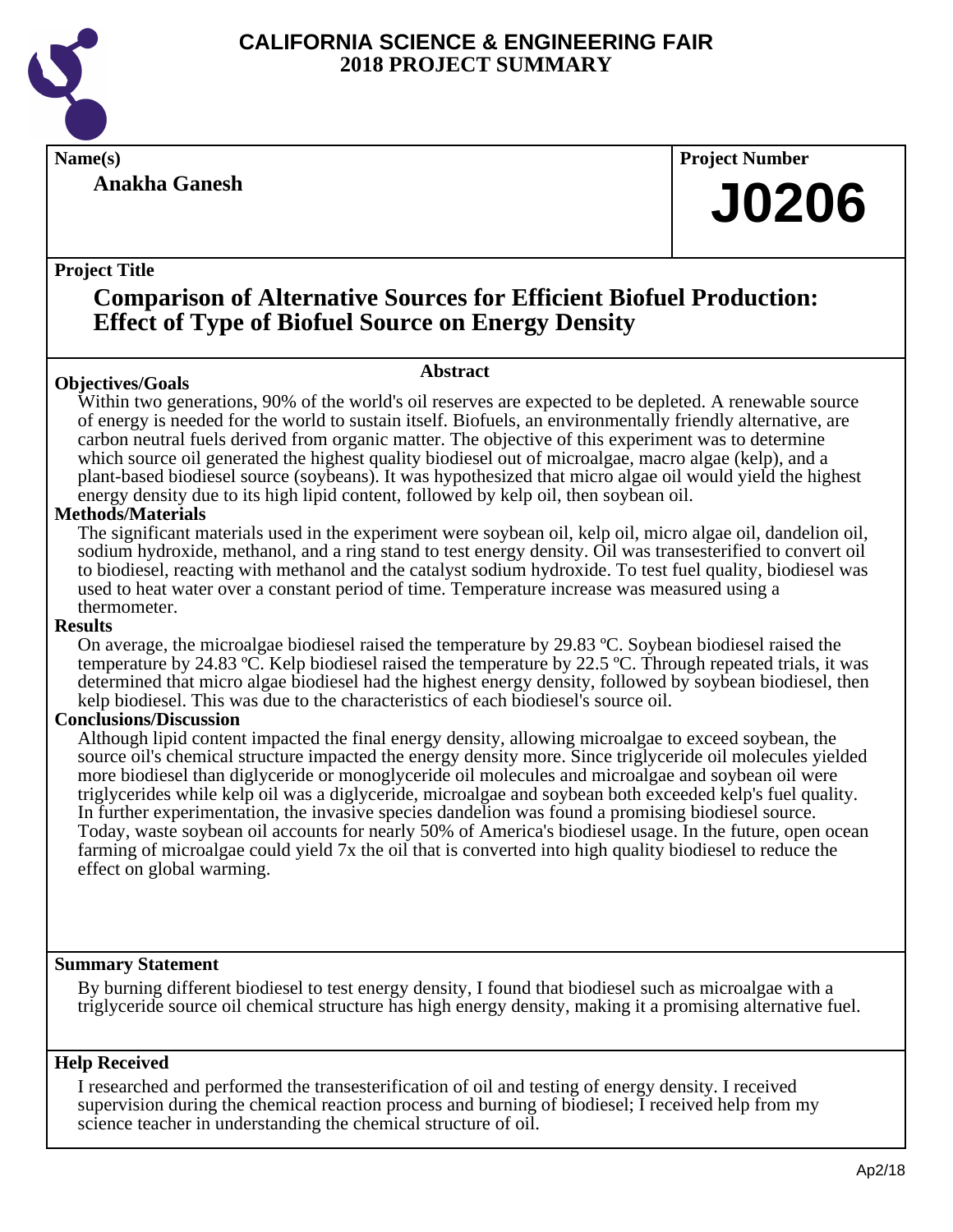

**Enzo V. Genovese**

**Name(s) Project Number**

## **J0207**

## **Project Title**

## **Hydroelectric Powered House: Is Domestic Water Pressure a Viable Source of Renewable Energy?**

## **Objectives/Goals**

**Abstract**

This project attempts to create electricity from the main water pipe that connects into a house or a building, transforming water pressure into electricity using a hydroelectric generator. If enough electricity is generated, then you can connect the apparatus to solar panel batteries in order to create free and perpetual energy every time you use water in the house.

## **Methods/Materials**

Tested the electrical power produced by measuring the wattage with a using a digital multimeter, and the water pressure using a residential water pressure gauge kit. Used a 12V/10W water turbine generator, 1 foot of 1 inch diameter tubing with a faucet connector, and 7 LEDs of 12V to show visually the electricity produced.

## **Results**

The faucet water flow measured 2 gallons per minute and 40 psi pressure. When the tap water flowed through the generator, 10 Watt hour of electricity were produced, enough to light up continuously seven 12V LEDs. That amounts to 240 Wh for 2,900 gallons per day, or 12 gallons to produce 1 Wh. The same performance was successfully conducted in blowing air from the mouth through the tubing to test the experiment at very low pressure.

## **Conclusions/Discussion**

300 billion gallons per day of freshwater are used in the US. That is 25,000 Megawatt of electricity if all buildings were equipped with this device, or 2 days of electricity used by New York City. It would not justify the cost of hydroelectric generators for all the buildings in the US. Incidentally, I created with my prototype an emergency battery-free flashlight and charger for mobile phone powered by mouth airflow.

## **Summary Statement**

Domestic water pressure is not a viable source of renewable energy.

## **Help Received**

I showed that domestic water pressure is not a viable source of renewable energy, I discovered a battery-free source of electricity for emergencies.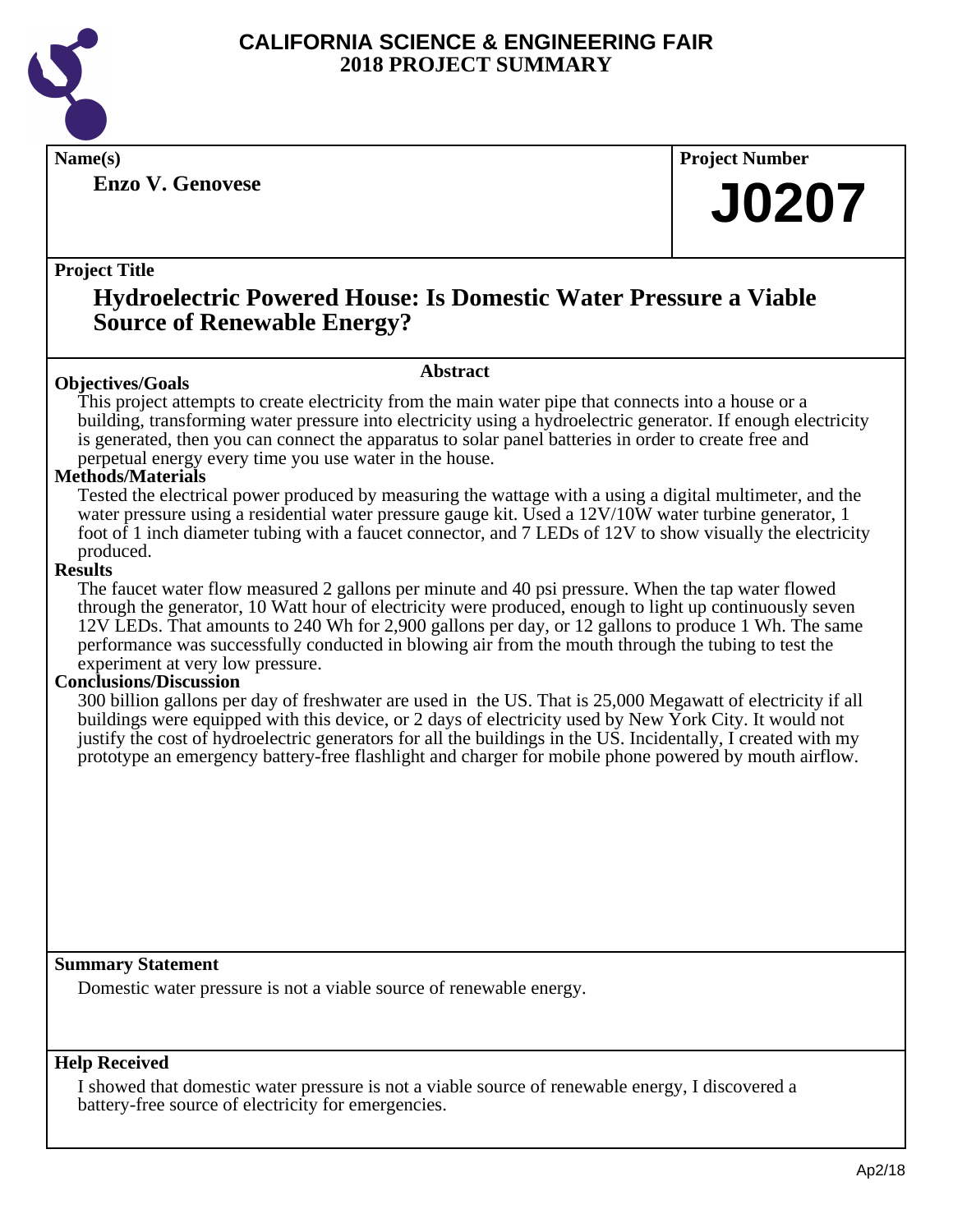

**Name(s) Project Number**

**Georgia G. Hutchinson**

## **Project Title**

## **Designing a Data-Driven Dual-Axis Solar Tracker**

## **Objectives/Goals**

The objective of this study is to design and build a Data-Driven Dual-Axis solar tracker and to test its output relative to that of a fixed panel.

**Abstract**

## **Methods/Materials**

Plywood, Raspberry Pi, Stepper Motors and Drivers. Programmed the apparatus to track the sun using longitude and time. Built a model to test the output of a Dual-Axis tracker relative to a fixed panel.

## **Results**

A yearlong model was built to predict the output of a Data-Driven Dual-Axis relative to a fixed panel. It showed that the Dual-Axis solar tracker would generate 1.9 times more electricity over the course of 2018 in San Mateo County, CA. Results gathered on two 2018 days were consistent with the model's predictions.

#### **Conclusions/Discussion**

A Data-Driven Dual-Axis solar tracker was designed and built. In a model consistent with observations, it was predicted a Dual-Axis solar tracker would generate 90% more electricity than a fixed panel. Due to the reduced cost of a tracker without sensors, Data-Driven Dual-Axis solar trackers could reduce the payback period of solar by up to 40%.

## **Summary Statement**

I designed a Data-Driven Dual-Axis solar tracker capable of reducing the payback period of solar by  $40\%$ ..

## **Help Received**

I programmed the sun-tracking code using a solar-position equation. Parts of my apparatus were printed by a CNC router at a local workshop.

**J0208**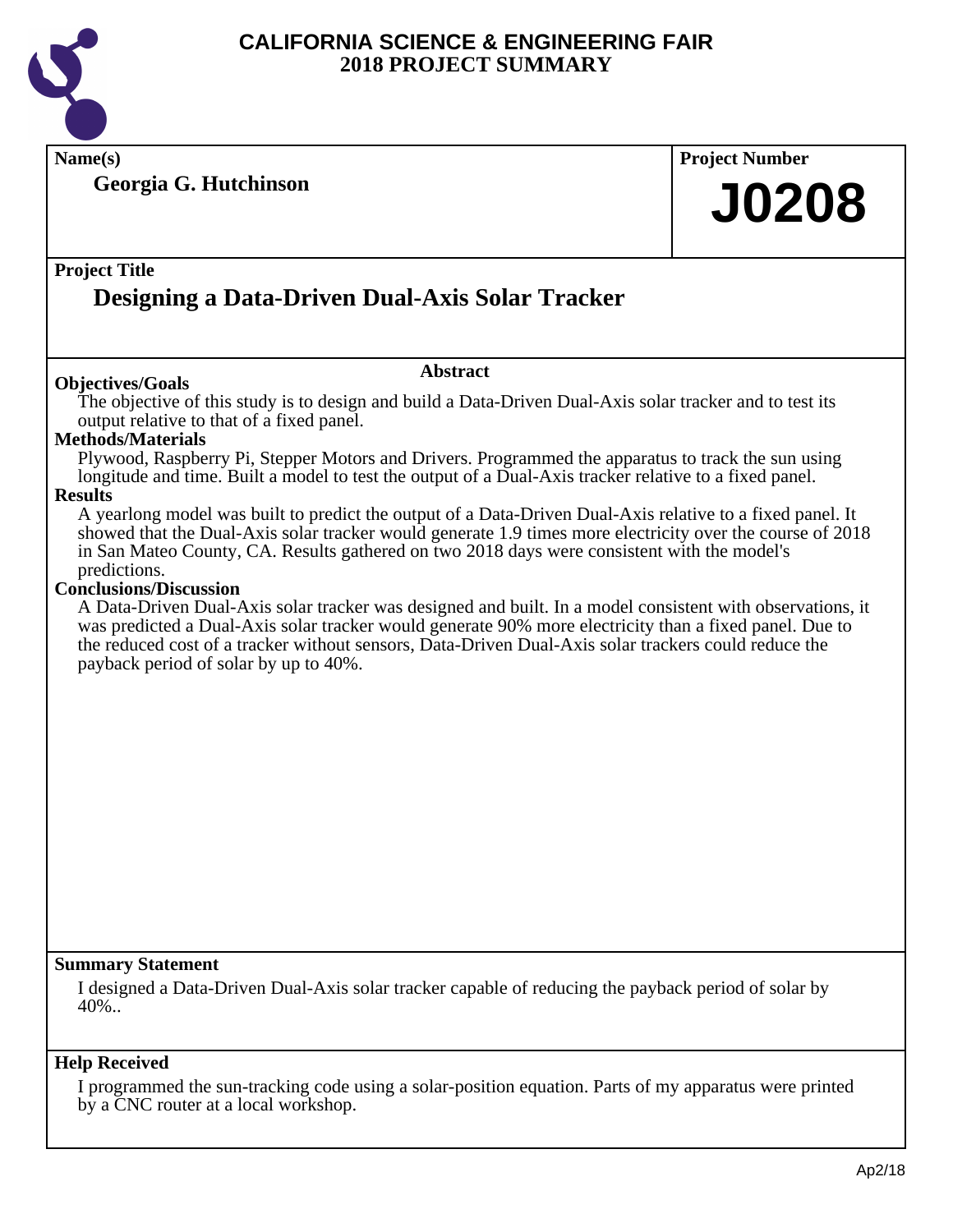

**Name(s) Project Number**

**Aditya S. Kakarla**

# **J0209**

## **Project Title**

## **Fresnel Lens and Temperature vs. Solar Panel Output**

## **Objectives/Goals**

The objective of this project is to figure out if I can increase the electricity you can receive with a solar panel by increasing/decreasing the temperature and using a Fresnel lens.

**Abstract**

## **Methods/Materials**

A Fresnel lens and a infrared thermometer probe were used, so I could see the temperature of the solar panel and the effect of the Fresnel lens on the solar panel. I would check the voltage of the solar panel with and without the Fresnel lens, and I would use my thermometer to check the temperature. I would change the temperature by using plastic bags with hot or cold water in it. This would help to simulate a warm or cold environment.

#### **Results**

The results of this project showed that cooler temperature would increase the voltage by around 0.217 volts per degree Fahrenheit, and the Fresnel lens would increase the voltage by around 1.7%. These results mean that having a colder surface temperature for the solar panel, and using a Fresnel lens both increased the amount of electricity that would be produced by the solar panel. My lowest temperature, 53 degrees Fahrenheit, had around 23% more voltage than my recording with the highest temperature, 116.6 degrees Fahrenheit.

## **Conclusions/Discussion**

Providing a colder environment and using a Fresnel lens will increase energy output of a solar panel. This project could help us learn more in better utilization of solar panels, and therefore finding new applications such as cars or even airplanes

## **Summary Statement**

use of Fresnel lens and cooler temperature helped improve output of solar cell

## **Help Received**

I received help from my parents in procuring Materials for my project and I learned concept of solar cell energy production from my Dad and online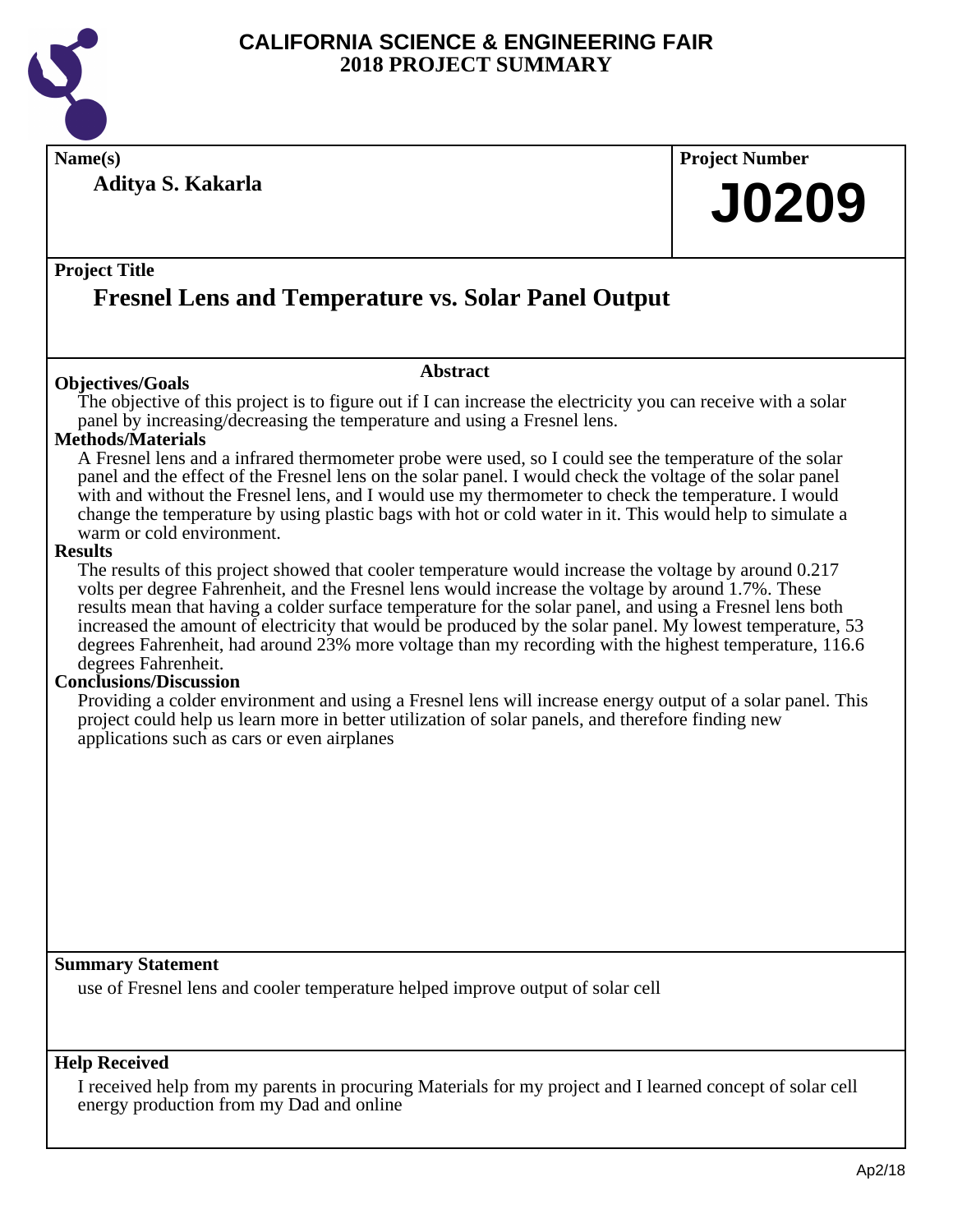

**Alexis T. MacAvoy**

**Name(s) Project Number**

# **J0210**

## **Project Title**

## **A Rising Power: Improving the Power Output of Microbial Fuel Cells, a Solution to Our Quest for Renewable Energy Sources**

## **Abstract**

**Objectives/Goals** As global warming increases and an energy crisis looms, microbial fuel cells (MFC) offer the promise of clean, renewable power. After studying MFC design and function, how do different substrates, electrolytes in the cathode, temperatures, and nutrients in the anode impact power output of a MFC? Using mud from San Mateo creek and Bay wetlands, bay glucose MFC will produce maximum power because anaerobic bacteria will thrive with an enriched energy source.

## **Methods/Materials**

Mud was collected and sifted from San Mateo Creek and Bay wetlands. 8 MFCs were built using a single cell design with a plastic container and mud sandwiched between a cathode and anode graphite discs. 5g of glucose was mixed with both mud sources. Once closed, a hacker board connected the external wires to the MFC. For the environmental temperature variable, a bay and creek MFC was maintained at a temperature of 28 deg C (controls, 18 deg C). 8 MFCs were allowed to reach power output equilibrium after 1 week. Conductivity of mud samples was measured and 5g of salt added to the cathode side of the MFCs. Power output was measured using 7 different resistors by measuring voltage of the MFC and calculating power  $(V2/R)$  in microwatts (uW). All MFCs were measured with 7 different resistors every other day until the power output declined. Analyses and graphs were performed in MS Excel.

## **Results**

By far, the MFC that produced the most power output was the 'bay glucose' MFC: max power 5.75 uW, day 5. Bay mud had the highest conductivity and the added salt increased the conductivity 100-fold. The lowest internal resistance was bay MFC at 47 ohms, day 5. All creek MFCs produced little to no power regardless of changes.

## **Conclusions/Discussion**

The 10-fold power boost for the bay glucose MFC was due to added nutrients enhancing bacterial performance. Power decline observed across MFCs in the last 2 trials may be a result of MFCs depleting the nutrient supply. Creek MFCs produced little power likely due to the cleanliness of the ecosystem. Testing multiple resistors demonstrated that the internal resistance of all the MFCs was abnormally high. This means that the MFCs lost a significant amount of power that could have been transferred to an external load. Future experimentation with MFCs could include using mud from bacterial-rich sources, altering glucose/salt quantities, and building 2-chamber MFCs to improve lifespan.

## **Summary Statement**

I tested how different substrates, electrolytes in the cathode, temperatures, and nutrients in the anode impacted power output of a microbial fuel cell.

## **Help Received**

My parents bought the supples and drove me to get the mud.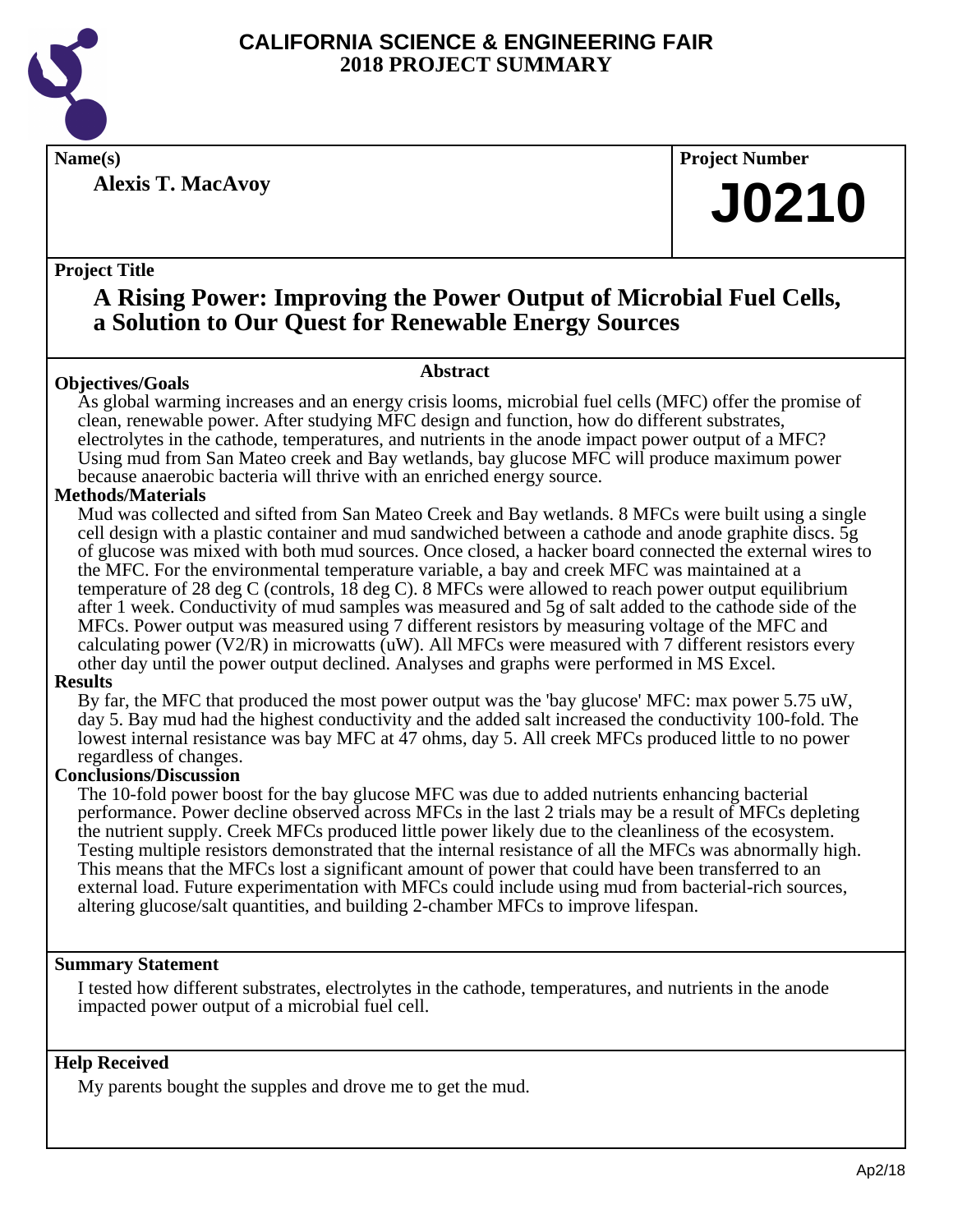

**Talha Mala**

**Name(s) Project Number**

# **J0211**

## **Project Title**

## **Gone with the Wind: The Effect of a Wind Turbine's RPM on the Amount of Energy Produced**

## **Objectives/Goals**

The objective of my project is to explore the amount of electricity generated by a wind turbine as an alternative form of energy and to examine the effect of the number of revolutions per minute (RPM) on the voltage output. I hypothesized that as the number of RPMs increases the amount of electricity generated (as measured in volts) would also increase.

**Abstract**

## **Methods/Materials**

I used a 27-volt motor, a glue gun, a soldering iron, a utility knife, a propeller, a bulb, wires, a PVC pipe, a hammer, a drill, a voltmeter, and spray paint. I used an electric fan to produce wind. I assembled the wind turbine, and I used a lightweight string affixed to the shaft of the wind turbine and a stopwatch to measure the number of revolutions per minute at every speed of the fan. I then used the voltmeter to measure the voltage output at every variation of fan speed.

#### **Results**

As the speed of the fan increased and more "wind" was generated, the number of RPMs of the wind turbine also increased. The greater the RPMs of the wind turbine, the greater the voltage output was as measured by the voltmeter. Please see table for quantitative results.

## **Conclusions/Discussion**

I repeated my experiment 5 times per fan speed. This resulted in a total of 15 trials for my study. My results supported my hypothesis and suggested that there is a strong correlation between the amount of voltage produced and the number of revolutions per minute of a wind turbine. As reducing our carbon footprint becomes a more pressing issue and we are shifting away from the use of fossil fuels, the scope of my study is important to understanding the dynamics of a wind turbine and improving the efficiency of it. Wind energy is a clean and sustainable energy -- meaning that it is renewable and non-polluting.

## **Summary Statement**

My project examines wind energy as an alternative form of energy and how the amount of voltage generated is dependent on the number of revolutions per minute of a wind turbine.

## **Help Received**

I designed my experiment and model by myself. However, my dad helped me cut the wood and drill a hole in the PVC pipe.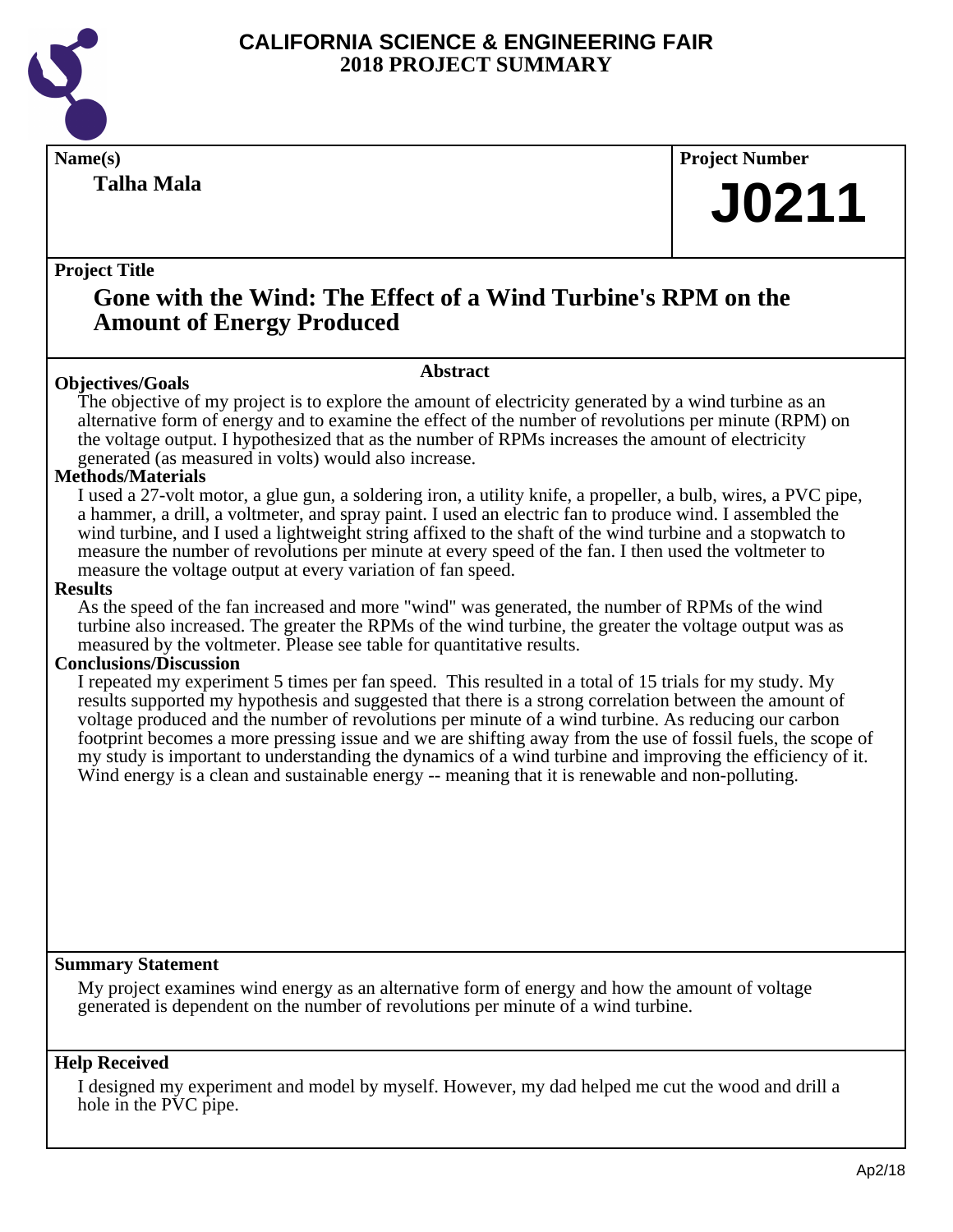

**Colin J. Manfredo**

**Name(s) Project Number**

## **J0212**

## **Project Title**

## **Can an Inline Hydroelectric Turbine Save Homeowners Money on Their Electric Bill?**

## **Objectives/Goals**

**Abstract**

If an inline hydroelectric powered turbine is used for residential homes, will it create enough power to lower a homeowner's energy bill? The objective was to take the incoming water pressure (psi) from residential homes and convert it into usable energy for homeowners, testing the savings on residential energy bills. This project would be a more affordable, alternative energy source to solar power.

## **Methods/Materials**

Engineered the design for the hydroelectric turbine for use in residential homes. Engineered a small scale model to be used as the testing subject. Tested water pressure (psi), tested voltage using a DROK digital volt meter, and tested amperage using an auto-ranging multimeter. Analyzed average water usage for residential homes and compared to national averages. Met with Water Engineer to discuss mathematics and design. Used the hydro potential formula to find needed wattage. Completed mathematics to convert alternative energy into savings on residential homeowner's electric bill.

#### **Results**

The inline hydroelectric turbine that I engineered could produce an annual savings of \$281.68 due to the higher tiered pricing in California. The average residential homeowner in the United States would save \$140.84 annually. The optimal levels of efficiency for my small scale model hydroelectric turbine produced 12.8 volts with an entering water pressure of 58 psi into the turbine and an exit water pressure of 30 psi, creating .157 amps. I also found the more water used by residential homes measured in gallons per minute, would result in more savings per home.

## **Conclusions/Discussion**

Even though I've proven you can use a hydroelectric turbine to create energy in residential homes using a municipal water source, the annual savings needs to be increased to compete with solar power. There is reduced water pressure after the water travels through the turbine, but the placement of the turbine on the main valve will be critical to gaining the water pressure back to acceptable levels. Engineering the turbine in place of water pressure reducers could be critical in the design. I've also learned that taking this idea into the agricultural field where there is greater volume of water for longer periods of time and exit water pressure (psi) is not as relevant, can save farmers a considerable savings on their electric bill.

## **Summary Statement**

I engineered an inline hydroelectric turbine that uses residential water pressure to generate electricity that will save homeowners money on their electric bill, eventually being an alternative source to solar energy.

## **Help Received**

I designed, built, and tested the inline hydroelectric turbine myself. I got help in understanding the mathematics and design issues with the exit water pressure from Jim Wegley from Keller & Wegley Engineering.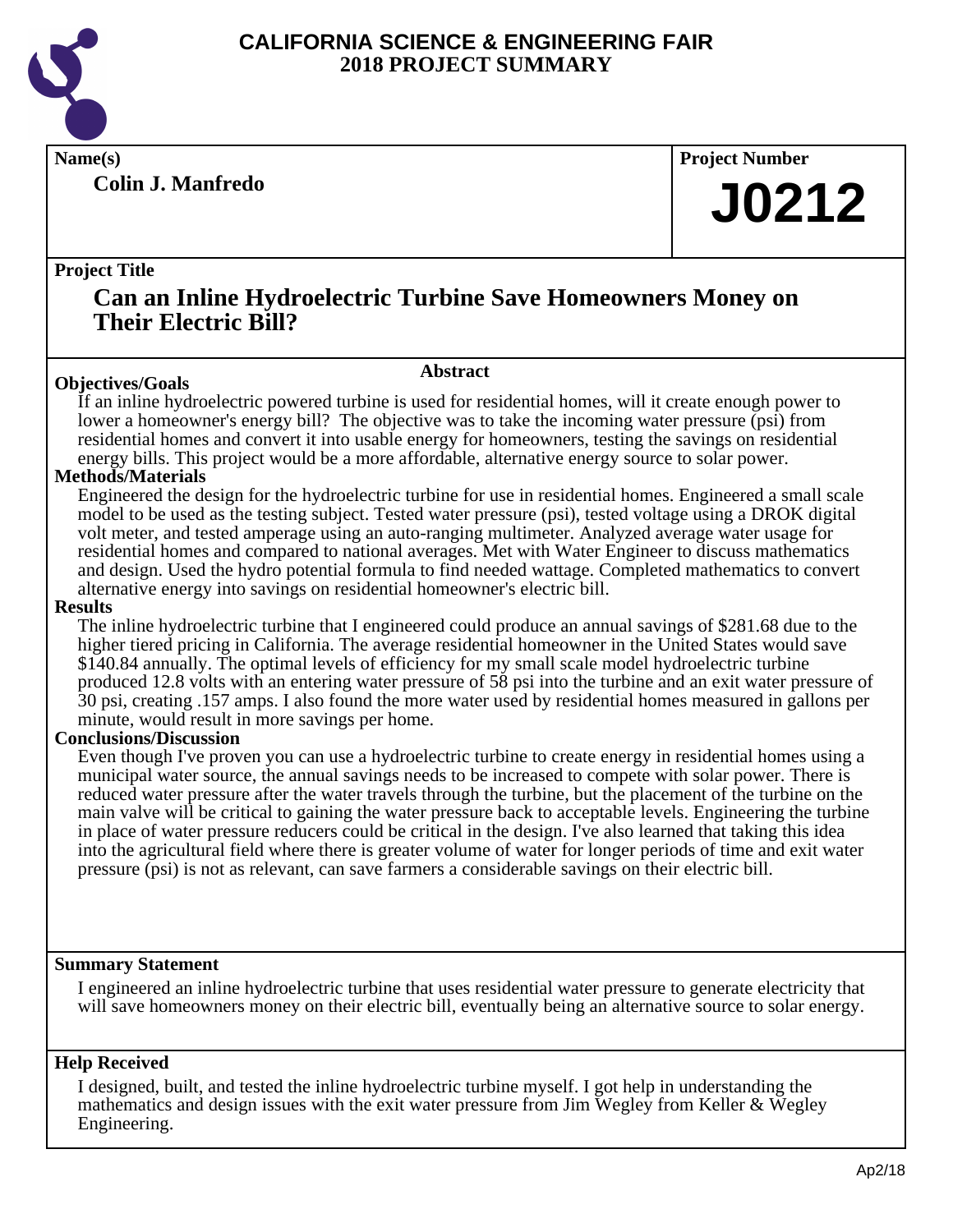

**Gavin S. Manley**

**Name(s) Project Number J0213**

## **Project Title**

## **Paper Batteries: A Clean Alternative**

## **Objectives/Goals**

## **Abstract**

When I set out to work on my science experiment, I was very interested in the idea that I could make a paper battery that was ultra thin, and that such a tiny piece of paper could produce voltage. As I continued my research, I knew this was an amazing idea because it was also good for the environment. These paper batteries are better for the environment than the modern batteries (example: AA battery). The modern batteries all use a chemical build-up to produce electricity. The paper batteries use no chemicals at all. This means that the paper batteries are recyclable and do not create e-waste. The A batteries all use a chemical build-up that (when taken apart incorrectly) lets out a greenhouse gas that is very bad for the environment.

## **Methods/Materials**

The result was found by testing the amount of voltage that the battery produced and seeing which had more, my paper battery or the AA battery. My procedure was to first, build a paper battery. Second, test my hypothesis. My final step was to record data. After much research and many test runs, I was able to create a working papery battery.

## **Results**

I was able to create a working papery battery. Unfortunately, it was not as powerful as the AA battery.

## **Conclusions/Discussion**

My results were supported in my hypothesis. I hypothesized that the AA battery would have more voltage than the paper battery, unless carbon nanotube ink became available "over the counter." It is easy to see that future research and testing, using carbon nanotube ink will further benefit this category. Carbon nanotube ink would increase the voltage of the paper battery because graphite releases voltage slower than carbon nanotube, even though they are both great conductors. Carbon nanotube ink is made of conductive, multiwalled carbon (nano= $1/1000000000$  m, nanotube= $4/1000000000$  m) nanotubes. For my future research, I would like to test this same theory using the carbon nanotube ink.

## **Summary Statement**

The purpose my science research is to make a non-chemical paper battery, as an environmentally safe alternative to the AA battery, which is both affordable and easy to print from home.

## **Help Received**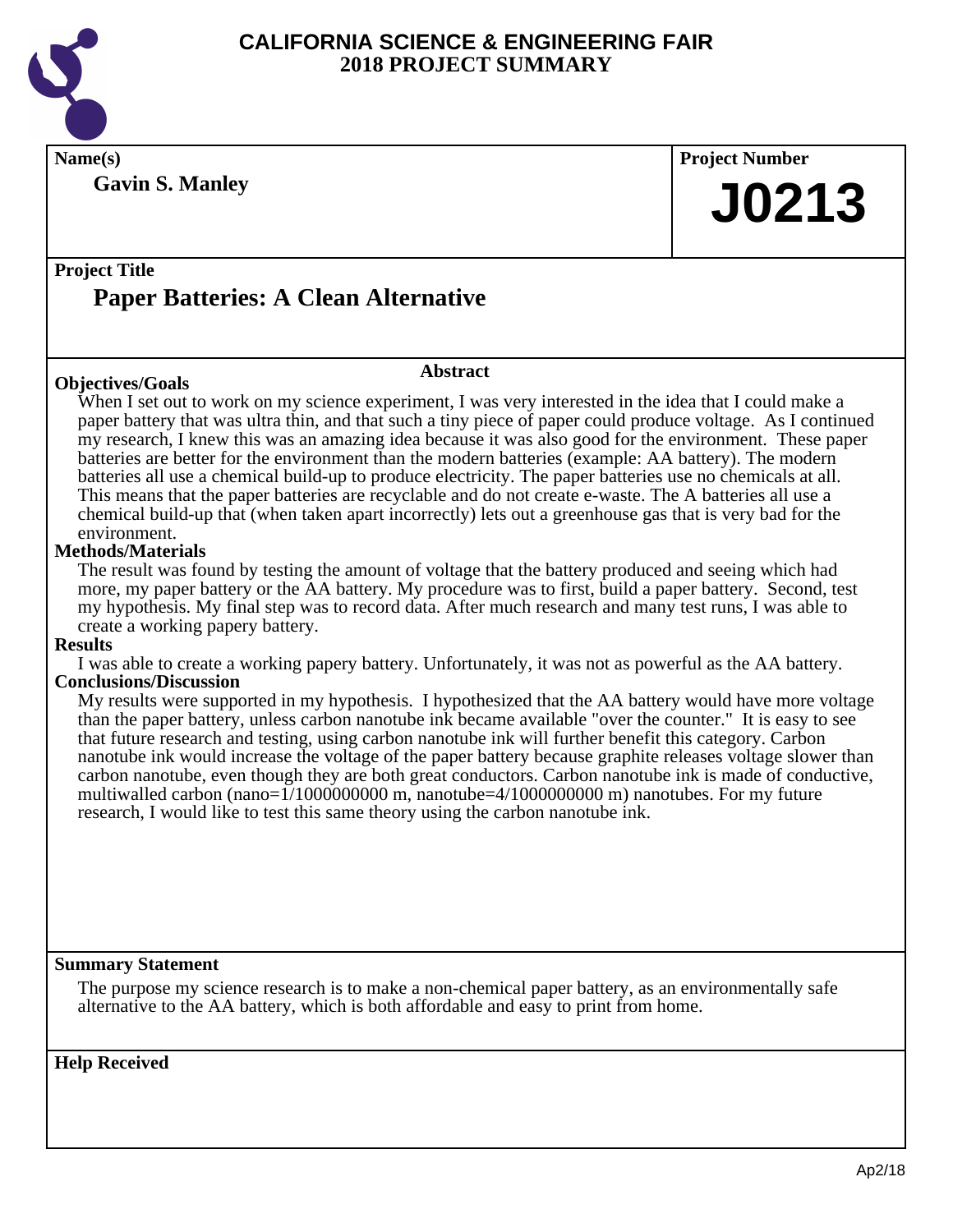

**Name(s) Project Number**

**Aaron I. McKeeman**

# **J0214**

## **Project Title SwellSpark Turns Ocean Swells into Electric Energy**

## **Abstract**

**Objectives/Goals** The goal of this project was to create a buoy that can convert ocean swells into clean, efficient electric energy without polluting or harming the environment.

## **Methods/Materials**

First I envisioned a fog buoy that uses the ocean swells to make sound, and I wondered if there was a way to make electrical energy from swell through a similar process. After sketching ideas, I constructed a buoy with a generator inside that attached to a spool with line wrapped around it that would reach down to an anchor on the seafloor. When the buoy goes up and down because of the swell, the tension of the string changes, causing the string to pull on the spool, making the generator spin, and creating electric energy. The data collected from the SwellSpark buoy was gathered by first measuring the amplitude of the swell using noaa.com's buoys data to determine what the amplitude of the swell was. Then after measuring the voltage output of my buoy with a volt monitor, both amplitude and volt output were correlated to see how much volt output the SwellSpark could produce using only ocean swells.

## **Results**

The SwellSpark creates up to twenty volts using ocean swells as a power source. A pattern I noticed when testing the SwellSpark buoy is that the larger the amplitude of the wave the more volts are produced by it.

## **Conclusions/Discussion**

The goal of this project has been successfully accomplished, although the SwellSpark could use even more development because there are numerous possibilities for it. This buoy can produce an average of eighteen volts from ocean swells which fulfills my goal.

This is just the beginning of the SwellSpark. Some exciting future possibilities for it are:

- Provide power for fishermen and their boats.
- Provide power for people on islands with no electricity.
- Provide power for the Bajau people that live in huts on the ocean with no electricity.
- Build buoy farms to power large cities.
- It's possible that the SwellSpark could be a part of a hybrid boat in the future.

## **Summary Statement**

I developed the SwellSpark, which is a buoy that is capable of harnessing ocean swells and converting them into clean efficient electric energy.

## **Help Received**

My mother and father both supported me in this project by getting the supplies for this project and driving me to places I needed to go for this project such as the ocean. Also my teachers supported me in this project.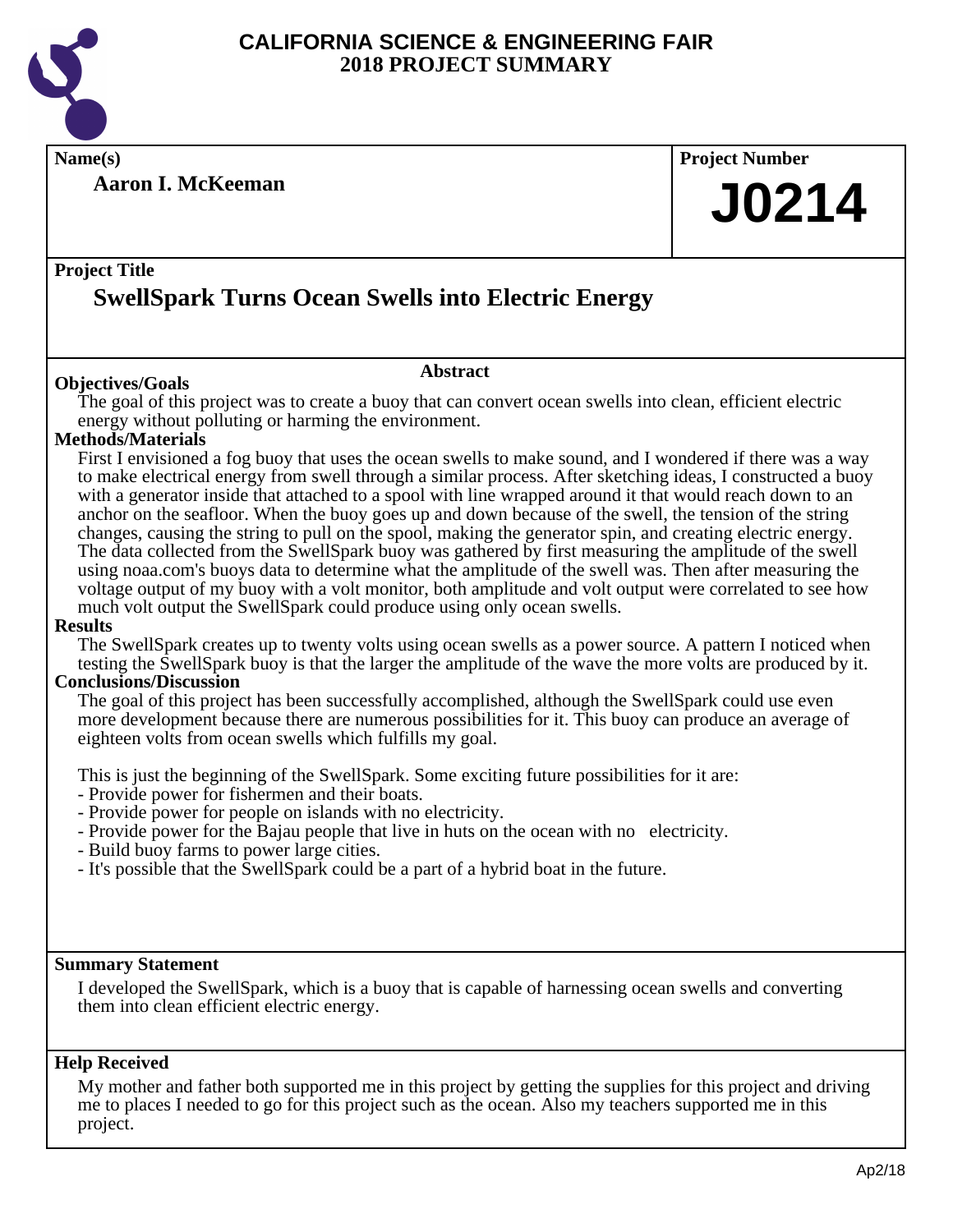

**Pranav S. Moudgalya**

**Name(s) Project Number**

## **J0215**

## **Project Title**

## **The Photovoltaic Effect: Maximizing the Efficacy of Solar Panels through Variation in Exposure and Wavelength**

## **Abstract**

**Objectives/Goals** The main objective of my research was to find ways that the efficacy of polycrystalline solar panels could be maximized by testing the effects of exposure, light frequency, and temperature on model solar panels.

## **Methods/Materials**

Three experiments titled "Exposure" "Wavelength" and "Temperature" respectively were conducted on a series of polycrystalline solar panels. "Exposure" tested the effect of varying angle tilts, "Wavelength" tested the effects of various color frequencies on the panels, and "Temperature" tested the effect of varying temperature. During all three experiments, an "UltraBrite Desk Lamp" was used to simulate the movement of the sun in a controlled environment. Finally, voltage (v) was calculated using an open source software called Logger Lite and was taken using hardware from Vernier. 300 calculations were conducted for each trial using Logger Lite and scores were tested for significance with 87.4% power at P<0.01. Average voltage was compared across variables using one-way ANOVA tests. A post-hoc Tukey HSD Test was used to test the significance, statistical power, standard deviation, and standard distribution of the data.

## **Results**

My research illustrates that in Experiment 1, 15 degrees was the optimal angle for the solar panels to be titled towards the sun. In Experiment 2, the control group did test the best (an average of 1.8 volts) however, a 600 nm (Yellow) filter was the highest performing when it came to color filters (average of 1.7 volts). Finally, Experiment 3 showed that the panels under a cold treatment performed the best and were significantly better than the control group and the hot group. The cold solar panels produced the greatest result which was about 9% better than the control and was 33% than the hot panels.

## **Conclusions/Discussion**

The central conclusion is that solar panels can be improved in many ways that don't require expensive reinstallation. The first experiment used a setup mimicking 0 degrees longitude which indicates that solar panels should be tilted 15 degrees, according to the longitudinal location of the panel. Changing the temperature and frequency of light are also globally applicable and in the end, my research hopes to serve as a baseline to improve solar technology.

## **Summary Statement**

My research indicates that variations in exposure, light frequency, and temperature should be used to increase the voltage and overall performance of solar panels.

## **Help Received**

My parents were with me throughout the duration of my research and provided financial and moral support.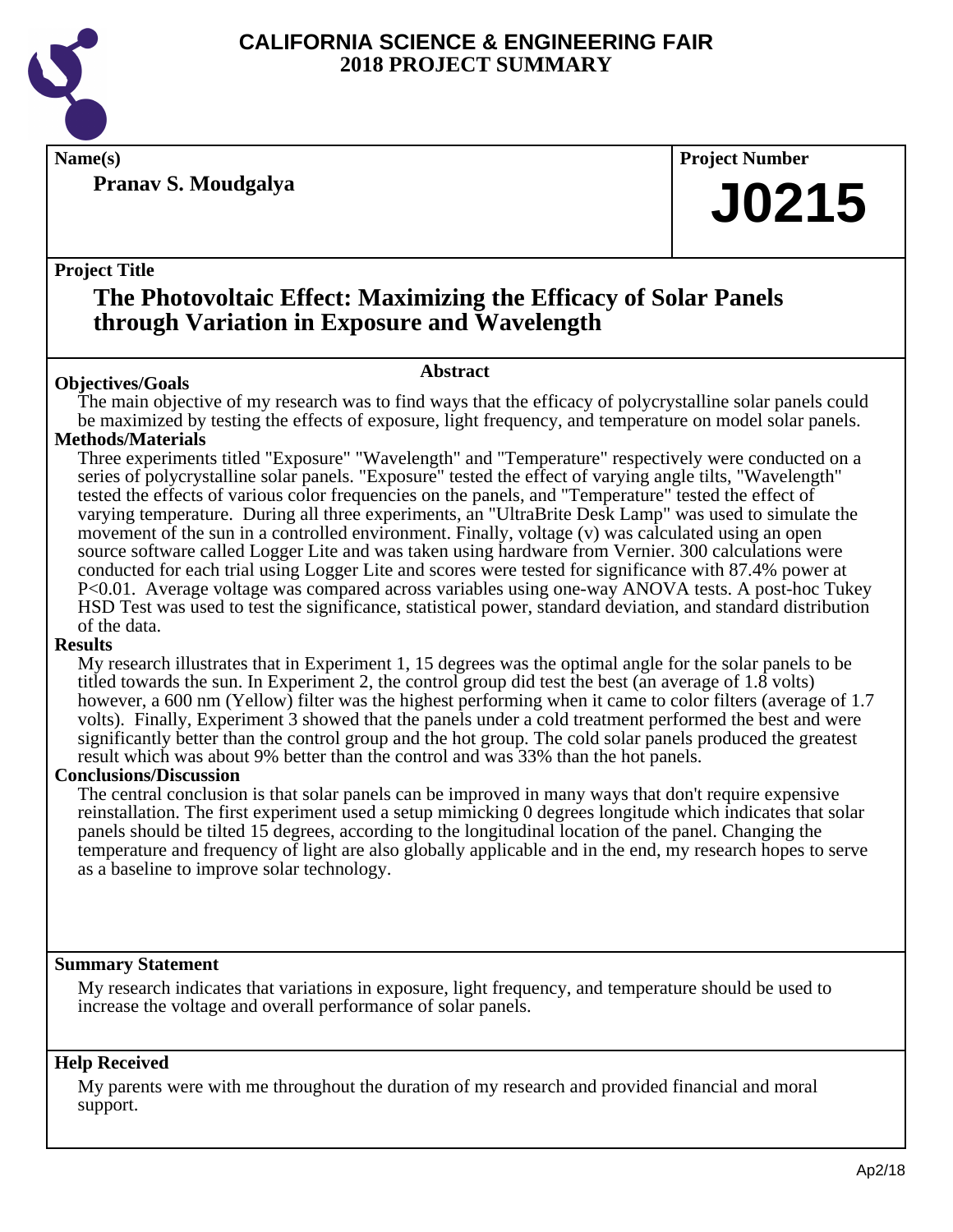

**Natalie G. Neypes**

**Name(s) Project Number**

# **J0216**

## **Project Title**

## **Micro Machines: Determining the Optimal Temperature Range for a Microbial Fuel Cell**

## **Abstract**

**Objectives/Goals** To determine how to create a well-functioning microbial fuel cell, I decided to test what temperature range a microbial fuel cell best functions.

## **Methods/Materials**

Tested what temperature range a two-chambered microbial fuel cell best functions by creating 3 two-chambered microbial fuel cells. Placed mud in the fuel cell to generate the energy. Connected a multimeter to the fuel cell and tested milliamps and millivolts every day for 10 days to determine the optimal temperature range. After, I converted the data into watts.

#### **Results**

The 3 two-chambered microbial fuel cells were placed at three different temperature ranges to determine what temperature a microbial fuel cell best functions. I found that when placing a fuel cell at the baseline temperature (room temperature), at a temperature cooler than the baseline temperature, and at a temperature warmer than the baseline temperature, the fuel cell generated the most energy at a temperature warmer than the baseline temperature.

## **Conclusions/Discussion**

Creating two-chambered microbial fuel cells and testing the optimal temperature range proved that a microbial fuel cell best functions at a temperature warmer than the baseline temperature. It also proves that a microbial fuel cell can be an effective renewable energy resource.

## **Summary Statement**

After building 3 two-chambered microbial fuel cells, placing them at 3 different temperature ranges to test the energy generated for 10 days, I found that a microbial fuel cell best functions at a temperature warmer than room temperature.

## **Help Received**

I designed, built, and performed the experiments myself. However, my dad assisted in drilling holes on plastic containers in order to build the fuel cells.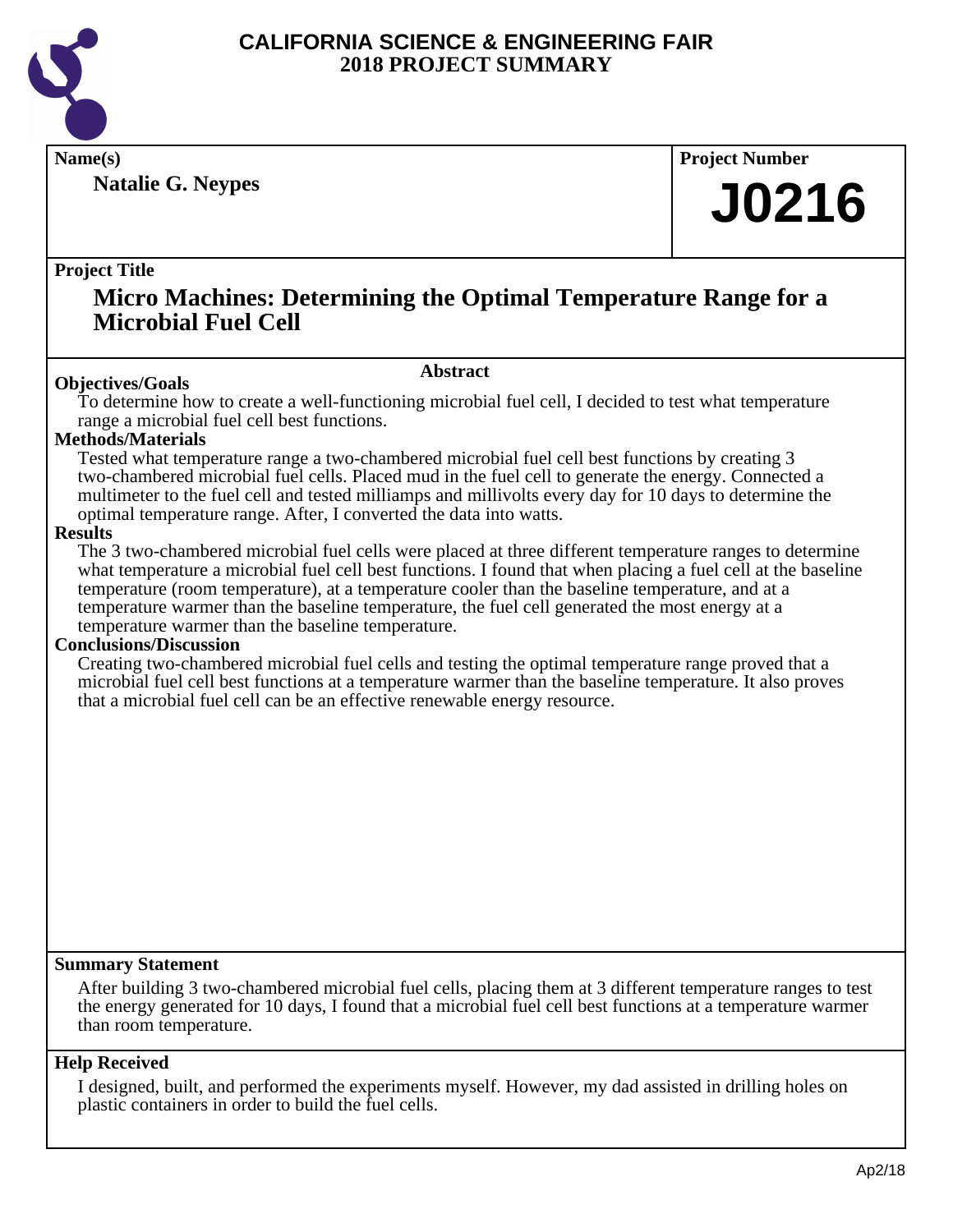

| Name(s)                                                                                                                                                                                                             | <b>Project Number</b> |  |
|---------------------------------------------------------------------------------------------------------------------------------------------------------------------------------------------------------------------|-----------------------|--|
| Patrick M. Ngo                                                                                                                                                                                                      | <b>J0217</b>          |  |
|                                                                                                                                                                                                                     |                       |  |
|                                                                                                                                                                                                                     |                       |  |
| <b>Project Title</b>                                                                                                                                                                                                |                       |  |
| <b>An Alternative Choice for Alternative Energy</b>                                                                                                                                                                 |                       |  |
|                                                                                                                                                                                                                     |                       |  |
| <b>Abstract</b>                                                                                                                                                                                                     |                       |  |
| <b>Objectives/Goals</b>                                                                                                                                                                                             |                       |  |
| The objective of this experiment is to create a more reliable renewable energy source that can outperform<br>current methods for clean energy collection.                                                           |                       |  |
| <b>Methods/Materials</b>                                                                                                                                                                                            |                       |  |
| Created a scale model consisting of a hydroelectric unit and a Vertical Axis Wind Turbine (VAWT) Unit.                                                                                                              |                       |  |
| A stopwatch, voltmeter, and a controlled environment were used while conducting time trials on the scale<br>model. A controlled amount of water and a controlled wind speed were used when testing each individual  |                       |  |
| unit.                                                                                                                                                                                                               |                       |  |
| <b>Results</b>                                                                                                                                                                                                      |                       |  |
| After multiple trials on the scale model, it was determined that the overall model could outperform each                                                                                                            |                       |  |
| individual unit. While each unit was able to perform in a 5% range efficiency to the hypothesis, the<br>overall unit was able to perform more reliably and therefore had a higher efficiency. The efficiency of the |                       |  |
| overall model depended on how well each unit performed with the other. Each unit cooperated with the                                                                                                                |                       |  |
| other, which resulted in a greater efficiency than expected.                                                                                                                                                        |                       |  |
| <b>Conclusions/Discussion</b><br>From multiple trials, it was evident that combining renewable energy sources can result in higher                                                                                  |                       |  |
| efficiencies of the overall model, because of the compliance of each unit. The overall scale model was                                                                                                              |                       |  |
| able to perform at a higher efficiency than expected because the a small portion of the energy produced by                                                                                                          |                       |  |
| the VAWT unit was used in pumping for the hydroelectric unit. Additionally, combined renewable energy<br>sources can outperform individual sources in the power obtained and efficiency, and therefore can be used  |                       |  |
| to provide energy more reliably.                                                                                                                                                                                    |                       |  |
|                                                                                                                                                                                                                     |                       |  |
|                                                                                                                                                                                                                     |                       |  |
|                                                                                                                                                                                                                     |                       |  |
|                                                                                                                                                                                                                     |                       |  |
|                                                                                                                                                                                                                     |                       |  |
|                                                                                                                                                                                                                     |                       |  |
|                                                                                                                                                                                                                     |                       |  |
|                                                                                                                                                                                                                     |                       |  |
| <b>Summary Statement</b>                                                                                                                                                                                            |                       |  |
| I developed an eco-friendly renewable energy source that outperforms current renewable energy sources<br>in efficiency, and tested the design with a scale model.                                                   |                       |  |
|                                                                                                                                                                                                                     |                       |  |
| <b>Help Received</b>                                                                                                                                                                                                |                       |  |
| I built the scale model by myself. I was assisted in testing the model by my father, in order to obtain                                                                                                             |                       |  |
| accurate data for each time increment.                                                                                                                                                                              |                       |  |
|                                                                                                                                                                                                                     |                       |  |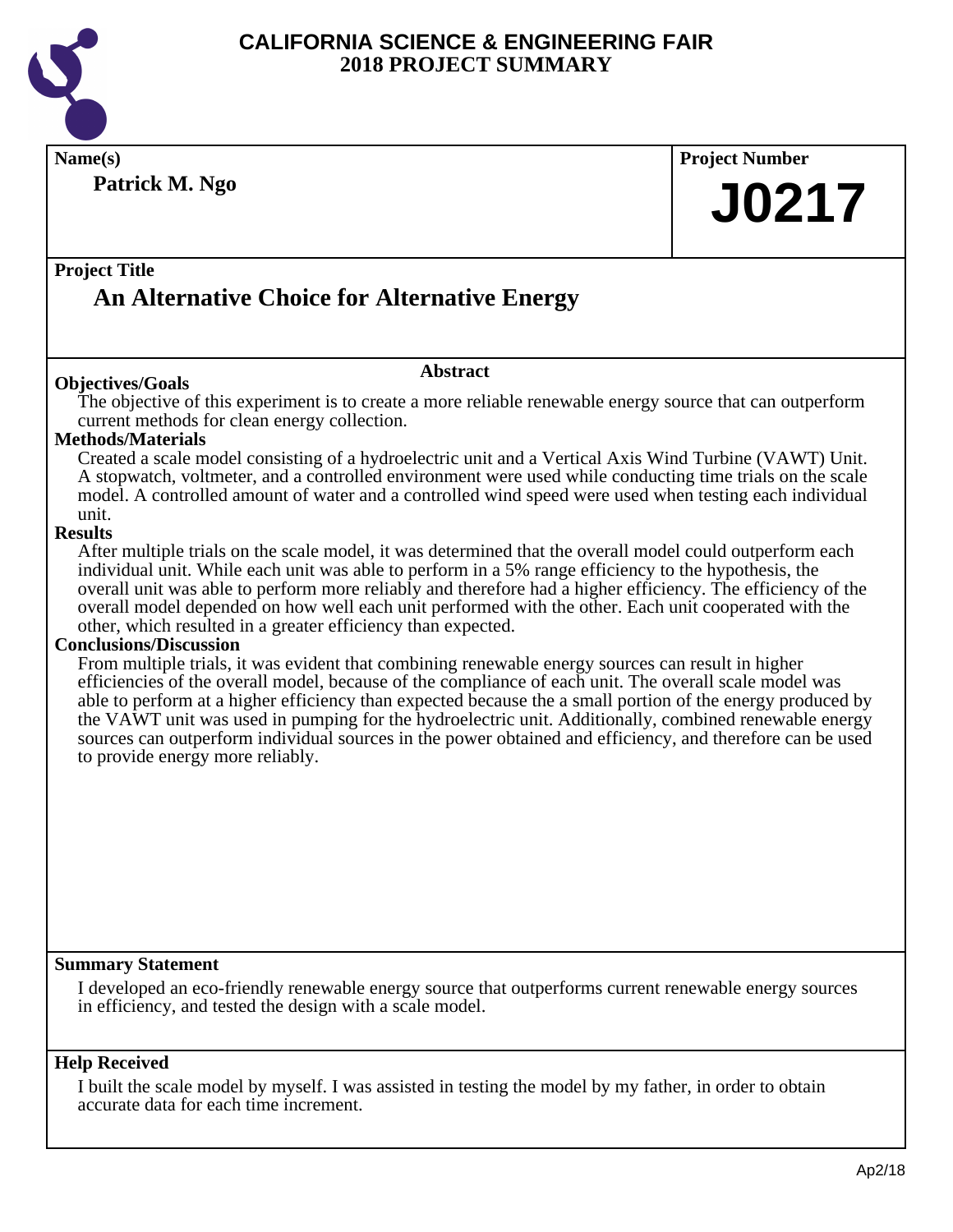

**Name(s) Project Number Project Title Abstract Max Norden Power from Water: A Study of Friction and Precipitation J0218 Objectives/Goals** The objective of this experiment is to show how one can extract power from water. The experiment hypothesizes that, if you drip water through suspended silica dust onto a metal plate, then it will charge the copper plate 1 nanovolt per drip. **Methods/Materials** MATERIALS glass jar with stopper or lid, tap water, silica dust, steel sheet, copper sheet, aluminum sheet, acrylic sheet, PC oscilloscope, drip-valve METHODS Drip water into jar containing silica dust onto plates of 4 different materials. Record voltages on oscilloscope as drops land on sample materials. **Results** 10 water droplets fell through the silica dust on to each of the 4 sample plates. The experiment was repeated 5 times for each plate. The results showed that there was a greater mean voltage induced for the metal samples over the acrylic sample and that the greatest voltage was seen with the copper sample.

#### **Conclusions/Discussion**

The hypothesis: if you drip water through silica onto a metal plate, then it will charge the copper plate 1 nanovolt per drip appears not to be supported by this experiment. The accuracy to which this experiment was able to record data was in millivolts, not nanovolts.

The static charge of each drop was unable to be registered, so this experiment relies on averaging data sets. The averaged data does show differences between the plate materials. The experiment appears to show that if you drip water though silica dust onto a copper plate, it will register a greater charge than if you were to drip it onto acrylic, stainless steel, or aluminum.

#### **Summary Statement**

This experiment is trying to show how one can extract power from water, by water droplets (rain) interacting with silica (dust) as they fall on to a copper plate inducing voltage.

#### **Help Received**

I designed and performed the experiment myself. My parents helped me with the drilling of the glass and learning the software used with the oscilloscope and presentation graphs. Mr. Lewis, my science teacher, reviewed my work and gave constructive feedback.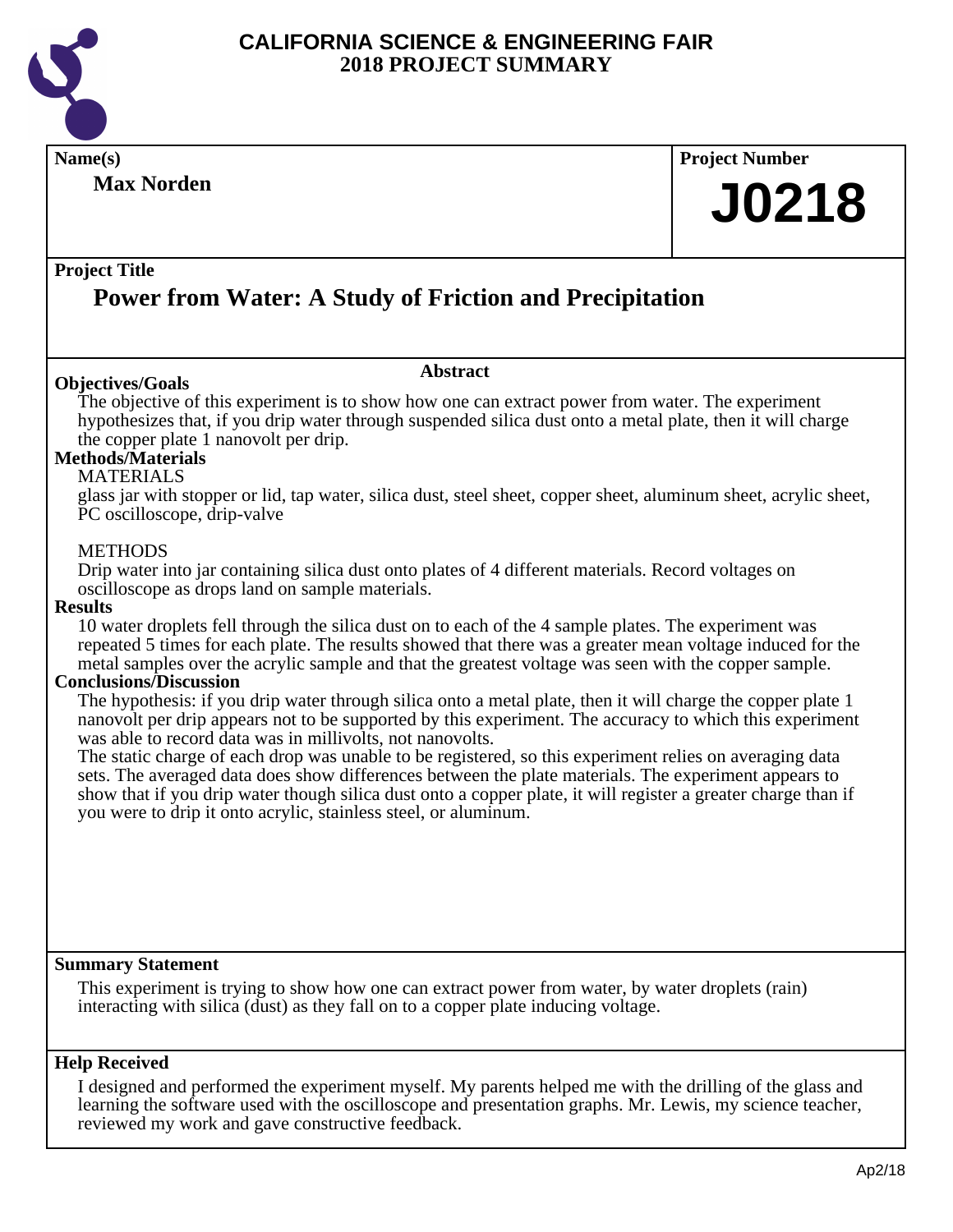

**Jordan Prawira**

**Name(s) Project Number**

# **J0219**

## **Project Title**

## **Stack-A-Wind: Developing Small Vertical Axis Wind Turbines (VAWT) for Various Wind Speeds**

## **Abstract**

**Objectives/Goals** The goal is to develop a vertical-axis wind turbine that will work for regions below 30m or the turbulent area in suburbs/residential areas.

## **Methods/Materials**

The design criteria and constraints were based on Mr. Nader Shareghi, Director of Public Work Department at Mountain House Community Services District, and US Department of Energy "Small Wind Guidebook for Small HAWT." Development of VAWT was completed in 4 stages that includes different aspect ratios of height and width, different numbers of blades, different blade profile designs and stackable positions. The best VAWT from each stage became the control for the next stage. Prototypes for each stage were built from thin aluminum foil sheets with wood dowels/skewers, then attached to a hub and DC motor. Box fan with 3 different wind speeds, measured with an anemometer, was set up 12in. away from VAWT. The outcome of all stages was power generated, measured using a multimeter and how the VAWT responded in various wind speeds (stalling or not).

### **Results**

The data showed as the VAWT evolved from stage 1-4, the power generated improved significantly and there was less stalling. The average power increases as the wind speed increases. The blade surface area increases as the aspect ratio increases. However, higher aspect ratio doesn't increase the average power generated. The average power produced on all wind speeds increases with the number of blades, at a slower rate. Additional surface area in blade profile may add more weight that affects the power generated because it requires higher wind force to push the blade.

## **Conclusions/Discussion**

Stackable VAWT improved the power generated by creating differences of high forces on concave side & low forces on convex side of the blade. In VAWT, aerodynamic shapes (curved) for blade designs didn't help in generating more power. The aspect ratio of height and width and number of blades affect more than the surface area and/or blade design profile in generating more power. Weight of the blade is also important because it affects the power generated negatively. The Stack-a-Wind design saves space and produces more power in the same footprint. This may be a viable alternative for suburbs or residential areas because it works in curved winds below 30m. A proposed solution for stackable VAWT installed either in a backyard of a residence or in a common area. Safety parameters must be established.

## **Summary Statement**

Developing small vertical-axis wind turbines that can harness a clean, renewable wind energy in region below 30m or turbulent area (various wind speeds).

## **Help Received**

Thanks to Mr. Nader Shareghi, Director of Public Work Department at Mountain House Community Services District; Mrs. Housman and Mr. Lee, science teachers, for their support and feedback; My family for providing materials, photos and assisting me in excel and board.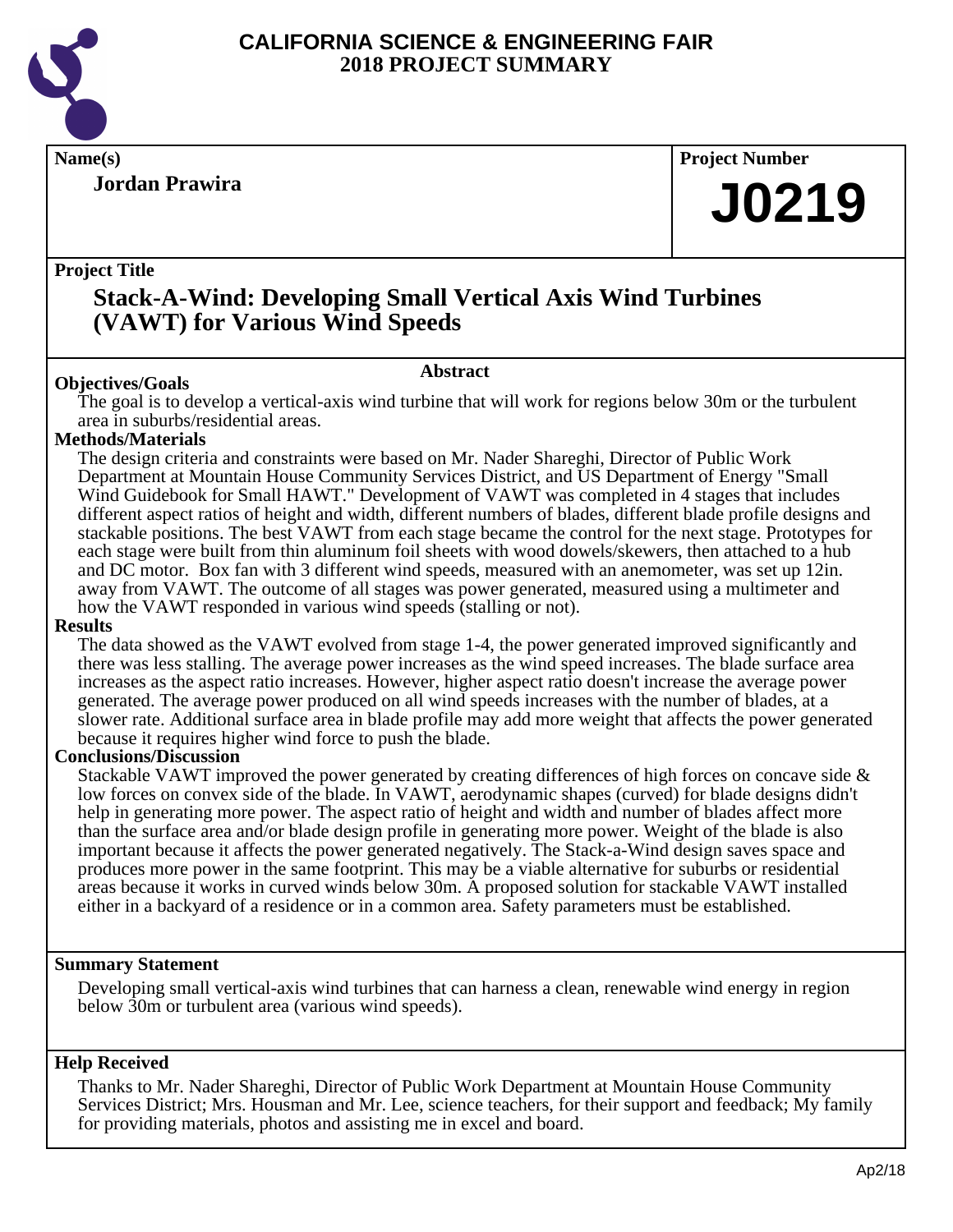

**Name(s) Project Number**

**Alexa G. Rodriguez**

# **J0220**

## **Project Title**

## **How Can I Charge or Power My Cell Phone without an Outlet?**

## **Objectives/Goals**

### **Abstract**

I'm camping and there is no electricity or an outlet. I need to charge my phone but I don't have an outlet so the objective of my project is,"How Can I Charge or Power my Cellphone Without an Outlet?"

## **Methods/Materials**

I drilled ten solar panels into a board and connected the wires all around. And once I got to the end I connected that long wire to the USB charger. And drilled in a on and off switch to board and also connected it to the USB charger with a Soldering Iron. And attach triangles to the side so it can stand up.

## **Results**

It was successful. It charged my phone outside and it charged 14% in half an hour.

## **Conclusions/Discussion**

I learned that I can save energy through solar panels and create electricity. A way that I can make this better was by adding more solar panel, to produce more electricity.

## **Summary Statement**

My project is about making solar energy and using that energy to charge my phone.

## **Help Received**

My dad helped me drill the holes and used the Soldering Iron.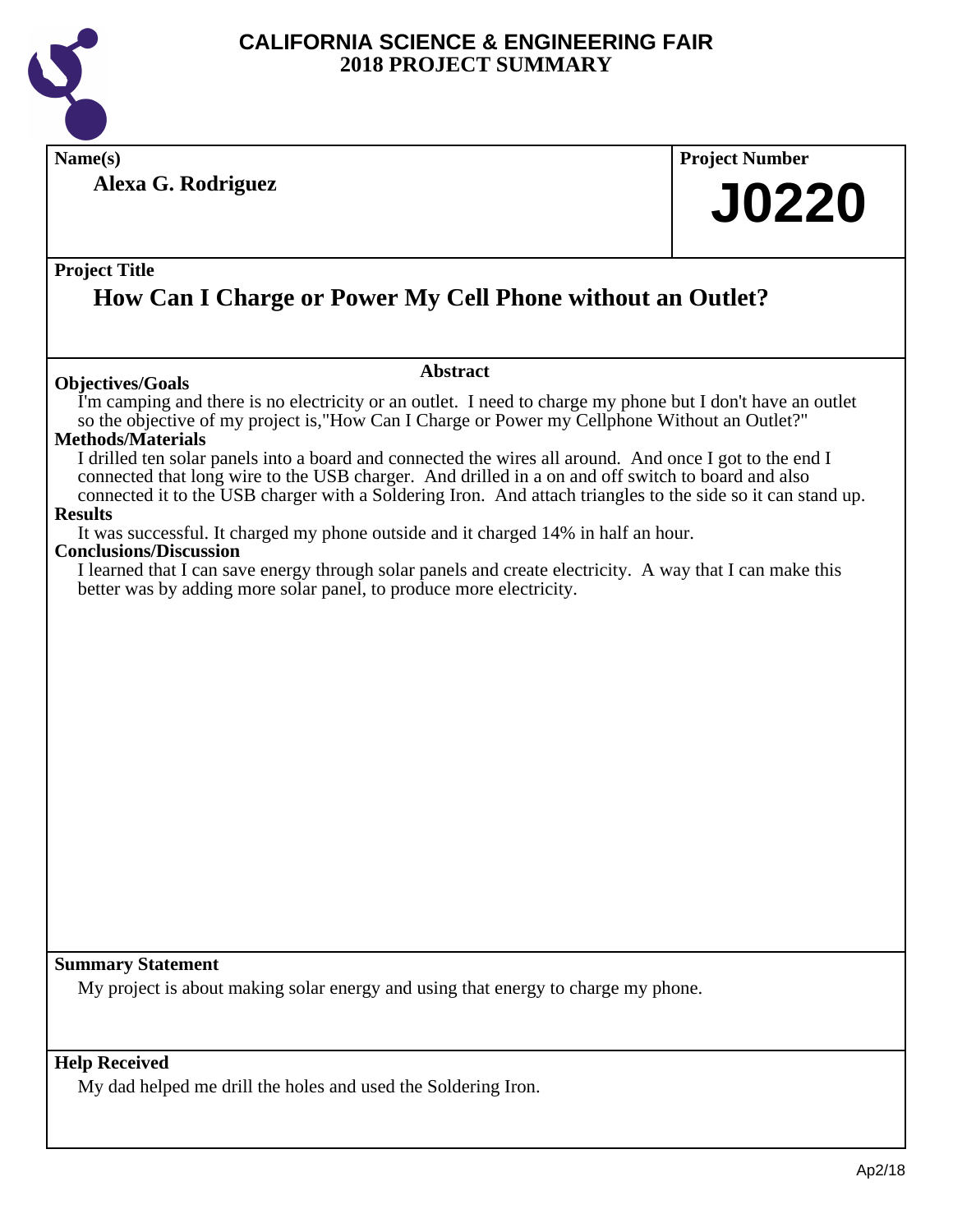

**Name(s) Project Number**

**Diptanshu Sikdar**

## **J0221**

## **Project Title**

## **Energy Harvesting Utilizing a Wind-Driven Triboelectric Generator**

## **Objectives/Goals**

**Abstract**

The growing interest in remote sensing leads to my research for making sensors self-powered. Sensors are crucial for monitoring of structural integrities of bridges, railroads, oil and gas pipelines, or alarming of fire danger. Operating intermittently, the advanced sensors only require ~10-100uW of power. While solar power needs direct sunlight, the ubiquitous flow of wind could power the sensors day and night. The goal of this project is to build a model energy harvesting device to generate electricity from the kinetic energy of airflow utilizing the Triboelectric effect. The energy stored can then be used to power the sensors.

## **Methods/Materials**

The small-scale energy harvester was designed to utilize Triboelectric Charging from the friction between Teflon and copper. The inner surface of a hollow cylindrical stator was coated with strips of copper tapes. One end of a thin Teflon film was attached to the outer surface of a rotor. The kinetic energy of wind was converted to electricity in two steps. The propeller blade converted the kinetic energy of wind into mechanical energy of rotation. Next, as the rotor spun inside the stationary cylinder, the suspended end of Teflon films rubbed against the copper tapes, and the frictional contact and separation between them generated Triboelectric charges. The charges were easily collected from the conducting copper on the stator, and a bridge rectifier converted AC to DC. After troubleshooting multiple prototypes, the low-cost energy harvester was tested with a varied number of Teflon films and different air speeds.

## **Results**

The prototype produced promising results both indoor and outdoor. At a moderated airflow of ~5m/s from a box fan, it generated a  $\sim$  6V DC output and charged a 100 uF capacitor to 4V within 150 seconds delivering more than 10uW of power. The harvested energy was then used to power a sensor (BME 280) to generate weather data which was read using an Arduino Uno Microcontroller. In the outdoor setting under inconsistent, unmeasured wind speed, the device generated ~13.1V of DC output.

## **Conclusions/Discussion**

The low-cost, small-scale, Triboelectric generator harvested kinetic energy from moderate airflow (5m/s) producing 10uW of power and operated a weather sensor without any batteries. This technology could enable the broad deployment of self-powered, remote sensors.

## **Summary Statement**

I designed, built, and tested a novel, low-cost, small-scale, wind-driven, Triboelectric generator harvesting kinetic energy of airflow using friction between Teflon and copper to power battery-free, remote sensors for their wider adoption.

## **Help Received**

I would like to thank my mentor at Schmahl Science Workshops, Dr. Youssef Ismail, for his feedback. Also, I would like to thank my parents for purchasing the materials and allowing me to use household materials during prototype development.